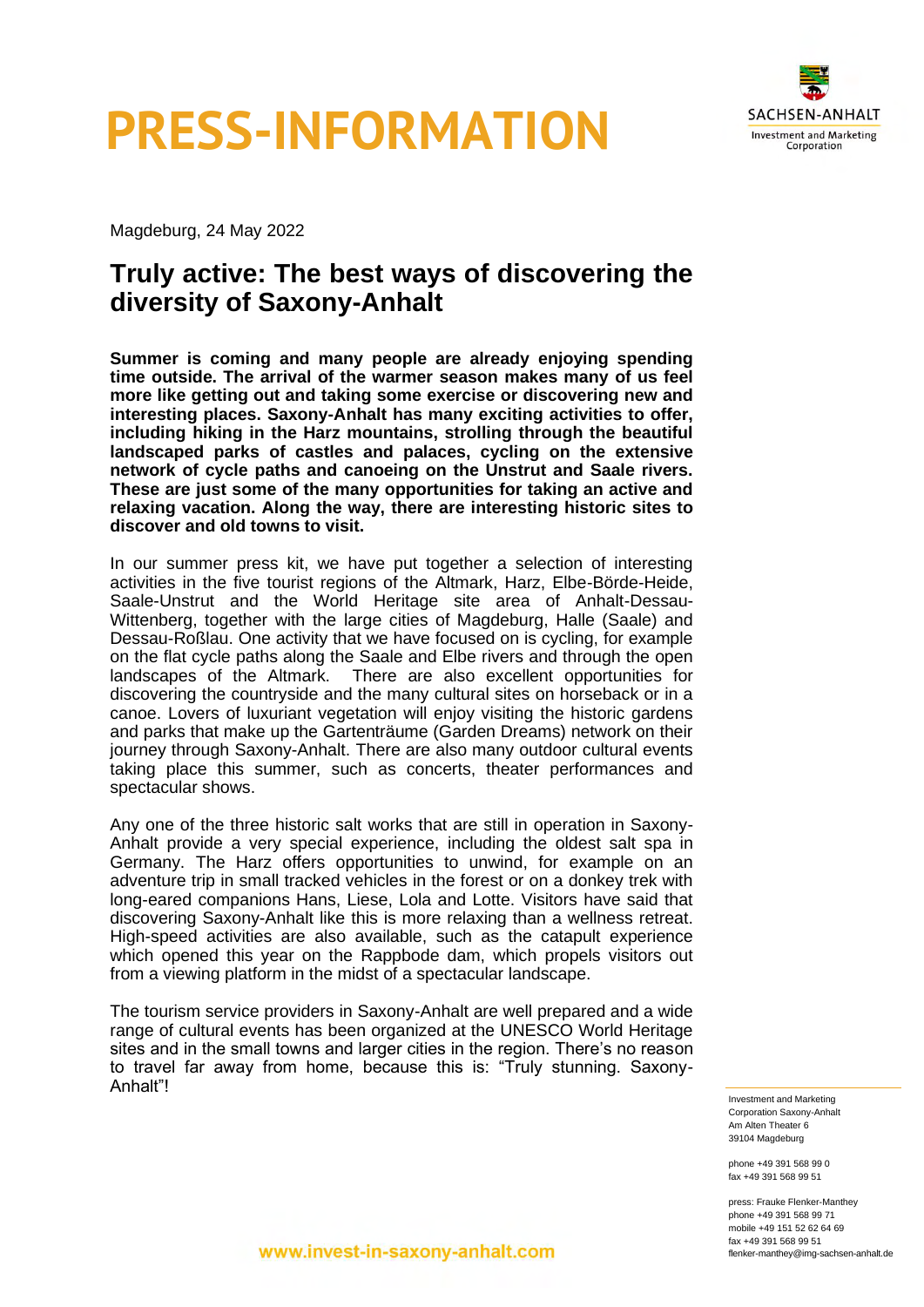

# *More information on the tourist destination Saxony-Anhalt can be found at:*

[https://saxony-anhalt-tourism.eu/](http://www.sachsen-anhalt-tourismus.de/)

[echtschoensachsenanhalt.de](https://echtschoensachsenanhalt.de/)

And on IMG's social media pages: **IMG\_Tourismus (@IMG\_Tourismus) /** [Twitter,](https://twitter.com/img_tourismus) Reiseland Sachsen-Anhalt (@reiseland\_sachsen\_anhalt) • [Instagram photos and videos](https://www.instagram.com/reiseland_sachsen_anhalt/) and [Reiseland Sachsen-Anhalt -](https://www.facebook.com/SachsenAnhaltTourismus) Startseite | **[Facebook](https://www.facebook.com/SachsenAnhaltTourismus)** 

# *You can find a selection of photos here.*

There are more images in our [image database.](https://www.sachsen-anhalt-bilder.de/)

# *Contact:*

### **Frauke Flenker-Manthey**

Tel.: +49 391 568 9971 Email: [flenker-manthey@img-sachsen-anhalt.de](javascript:linkTo_UnCryptMailto()

### **Sabine Kraus**

Tel.: +49 391/ 568 99 20 Email: [sabine.kraus@img-sachsen-anhalt.de](javascript:linkTo_UnCryptMailto()

> Investment and Marketing Corporation Saxony-Anhalt Am Alten Theater 6 39104 Magdeburg

phone +49 391 568 99 0 fax +49 391 568 99 51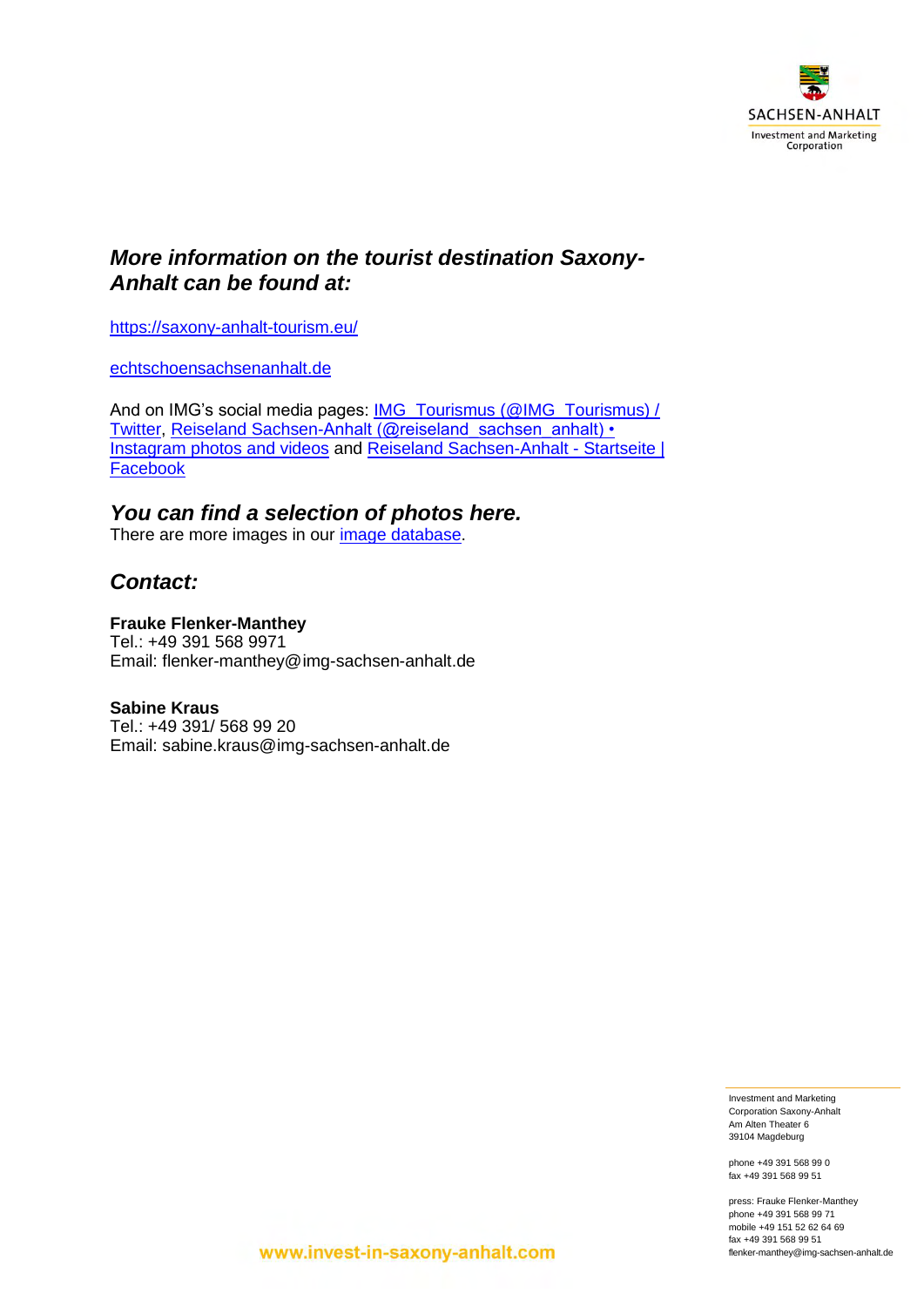



# **At a donkey's pace**

**The saying goes that happiness on earth is on the back of a horse. For Claudia Röhnke it lies between the long ears of her seven donkeys. This young woman from Derenburg likes to share her happiness by offering donkey trekking tours. This is perhaps the loveliest way of discovering Saxony-Anhalt on foot.**

Hans trots behind Claudia Röhnke at a leisurely pace. She stops to rub his ears and strokes his coat while lost in thought. The donkey is blind in one eye and has had lung and hoof complaints. "That's because of the dreadful conditions he was living in, but now he is much better," says Claudia Röhnke. When she first saw Hans, he was shut in a dark, damp stable and, because of the unsuitable circumstances, he was so ill that he was given just a few weeks to live. She could not bear to see Hans suffering, so she bought him from his owner and took him back to her donkey farm on the edge of the town of Derenburg in the lower Harz region, where she nursed him back to health.

#### **A sense of inner peace**

Rescuing donkeys like Hans from awful conditions and making a new and happier life for them is what motivates Claudia Röhnke. And the donkeys – she now has seven – give her something back. "When I arrive at the donkey farm, it's as if a switch has flipped. Straight away I feel really relaxed." The inner peace of the donkeys transfers itself to people, explains the 42-yearold. "I have always been fascinated by donkeys' temperament. They are obstinate, but also sensitive and intelligent. You can't order donkeys about. They know their own minds and won't do anything that they don't want to. But you can build up their trust in you and then they will let you gently guide them."

### **Finding togetherness**

This has been the experience of everyone who has been on trekking tours with Hans, Liese, Lola, Lotte or one of the other donkeys from Claudia Röhnke's team of long-eared employees. Walking through the fields and woods of the Harz region with a donkey on a lead rope helps people to unwind. It is nothing like life in the fast lane. "You learn mindfulness. The tours are only harmonious when the people and the donkeys are mindful of each other," says Claudia Röhnke. Whether they are stressed city dwellers or already nature lovers, her guests find that this sense of togetherness with a donkey makes for a wonderful experience. "How do I lead him? How do I get him to listen to me? You have to negotiate, be patient and sometimes make a small detour."

#### **More relaxing than a wellness retreat**

Claudia Röhnke's donkey business offers tours of different levels of difficulty for people who are regular walkers and those who are unused to hiking. For example, the routes pass through the woods below Regenstein Castle near Blankenburg, around the ponds at Michaelstein Abbey and along the impressive rock formations known as the Devil's Wall. When you take Investment and Marketing Corporation Saxony-Anhalt Am Alten Theater 6 39104 Magdeburg

phone +49 391 568 99 0 fax +49 391 568 99 51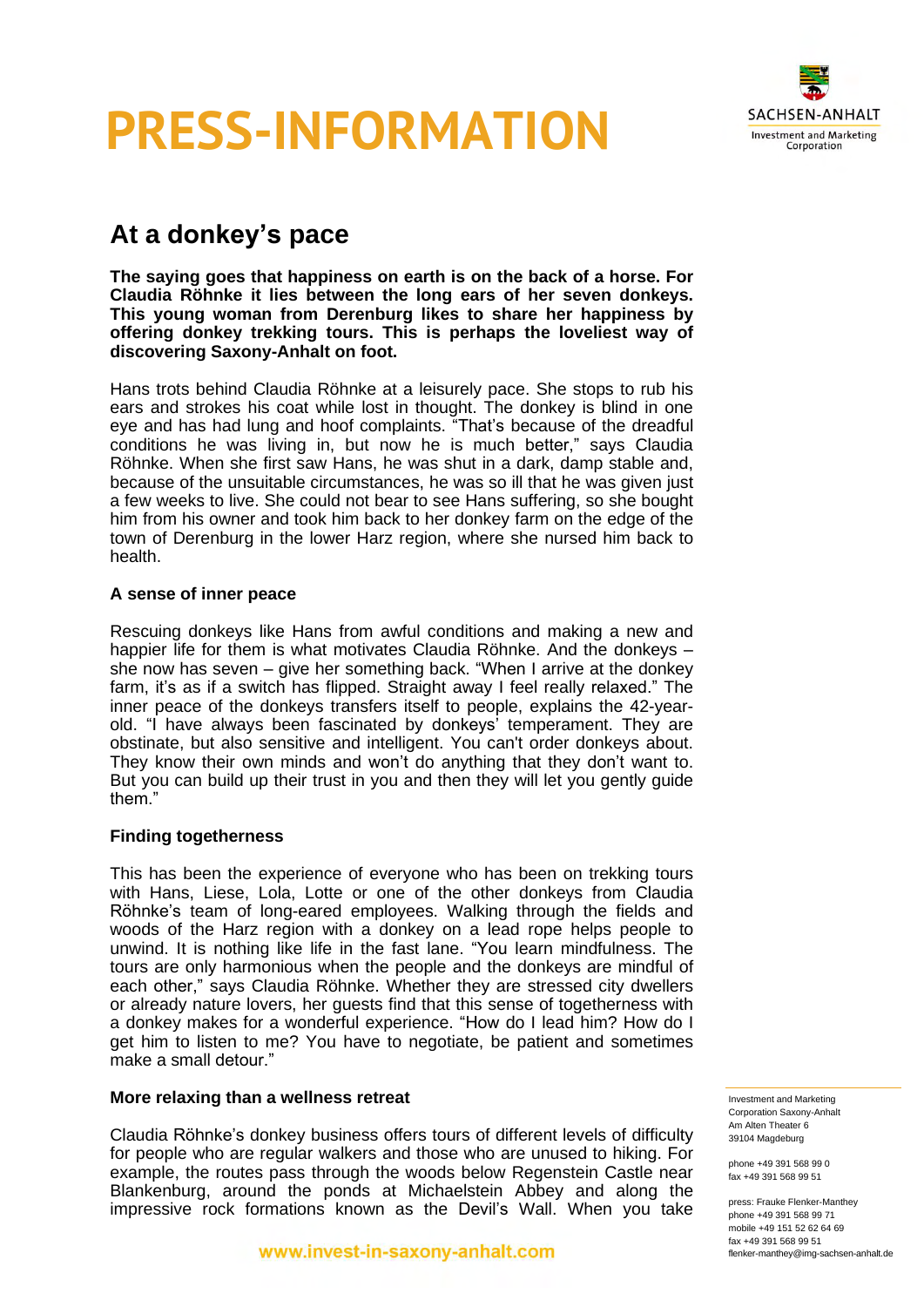

grooming, tacking up and learning about donkeys into account, a trekking tour can last for five hours. Anyone who does not feel brave enough for that and would prefer first of all to get to know a donkey can book a private donkey session or take a short walk of five kilometers starting at the farm and heading for the Derenburg glassworks.

"We've rarely felt so close to nature. It was better than a two-week wellness retreat," said one couple from Berlin enthusiastically, after their outing with the donkeys. Claudia Röhnke, who also organizes weekend camps where guests spend the night in tents in the paddock, is always pleased to get positive feedback. "It does many of my guests a lot of good to live in the countryside with only the basic essentials. The calm temperament of the donkeys helps the guests to wind down completely in a very short time."

#### **Author: Dana Toschner**

## *Further information*

#### [www.eselwerk.de](http://www.eselwerk.de/)

## *More information on the tourist destination Saxony-Anhalt can be found at:*

#### [www.sachsen-anhalt-tourismus.de](http://www.sachsen-anhalt-tourismus.de/)

and on IMG's social media pages: IMG Tourismus (@IMG Tourismus) / [Twitter,](https://twitter.com/img_tourismus) Reiseland Sachsen-[Anhalt \(@reiseland\\_sachsen\\_anhalt\) •](https://www.instagram.com/reiseland_sachsen_anhalt/)  [Instagram photos and videos](https://www.instagram.com/reiseland_sachsen_anhalt/) and [Reiseland Sachsen-Anhalt -](https://www.facebook.com/SachsenAnhaltTourismus) Facebook [page](https://www.facebook.com/SachsenAnhaltTourismus)

> Investment and Marketing Corporation Saxony-Anhalt Am Alten Theater 6 39104 Magdeburg

phone +49 391 568 99 0 fax +49 391 568 99 51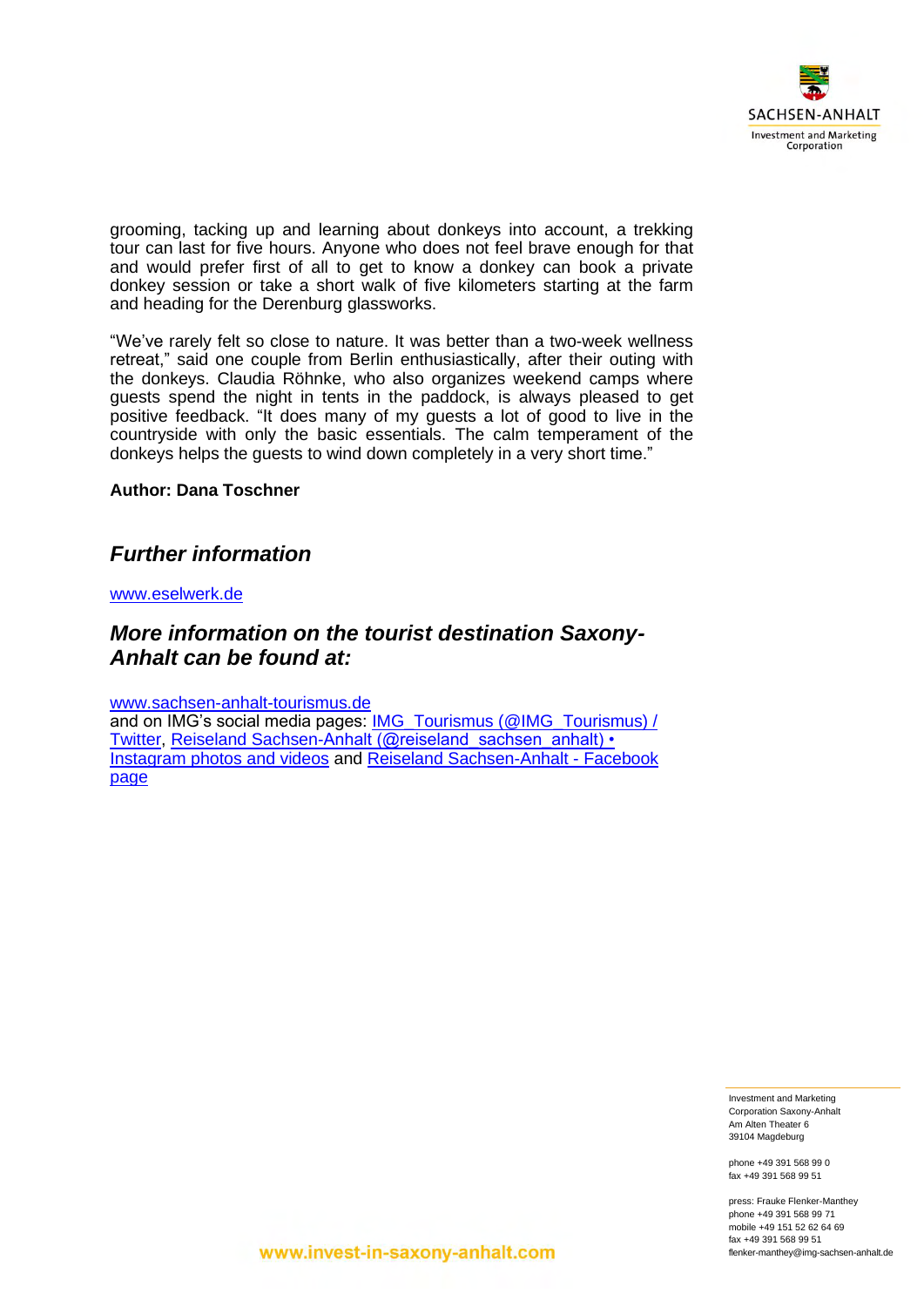



# **Out into the parks and gardens: Saxony-Anhalt in bloom**

**Saxony-Anhalt invites visitors to its Gartenträume (Garden Dreams), a network of truly stunning historic parks and gardens, where everyone can enjoy the beauty of the natural world. This is an experience for all the senses! Many other events in the coming weeks will also attract guests to the land of Garden Dreams.** 

The traditional Garden Kingdom Summer event is the ideal opportunity to enjoy culture, nature and history right through until September 2022. This is a very special experience that takes place in the Garden Kingdom of Dessau-Wörlitz, a UNESCO World Heritage site. The lake concerts held between May and September have become legendary. Guests can enjoy the music during an unforgettable gondola ride through Wörlitz Park, gliding gently along accompanied by the orchestra, with the bright white walls of the newly restored Wörlitz Palace as a stunning backdrop. The Garden Kingdom Summer includes exclusive exhibitions, theater performances, such as Molière's comedy "The Bourgeois Gentleman" on Stein Island with its miniature Vesuvius, movie evenings and concerts in the castles in Luisium and Mosigkau, all of which offer an opportunity to experience world-class culture.

The next highlight at the Garden Kingdom runs from June 3 to 5: "Garden Rendezvous – Park and Garden Days." This is an outstanding cultural program that celebrates beauty, highlights contrasts and puts the emphasis on enjoying the moment.

The weekend of events known as "Garden Rendezvous – Park and Garden Days" is once again planned for 2022 and is based on an idea that originally comes from France. This year, gardens and parks in 20 countries across Europe will be opening from June 3 to 5 and the theme of this year's event is "Gardens shape the climate." Many of the parks that make up the Gartenträume network in Saxony-Anhalt will be holding creative events as part of the program.

The activities on offer range from a guided tour of the garden at Michaelstein Abbey with an introduction to herbs for making tea and a discovery event for children called "Can plants sweat?" through to an exclusive tour in the footsteps of the brilliant garden director Hans Hallervorden in Oranienbaum, who was responsible for restoring the historic garden before and after the Second World War.

On June 25 and 26, the Rose Festival at the Europa-Rosarium Sangerhausen will once again attract thousands of visitors. At just the time when the blooms are most luxuriant, the largest rose collection in the world also becomes the most stunning show of flowers in Saxony-Anhalt – a feast for all the senses, with scents, sounds and intriguing surprises.

From sumptuous feasts and satisfying family brunches to vegan delicacies, all types of food are on offer. Saxony-Anhalt really is the land of plenty. The Investment and Marketing Corporation Saxony-Anhalt Am Alten Theater 6 39104 Magdeburg

phone +49 391 568 99 0 fax +49 391 568 99 51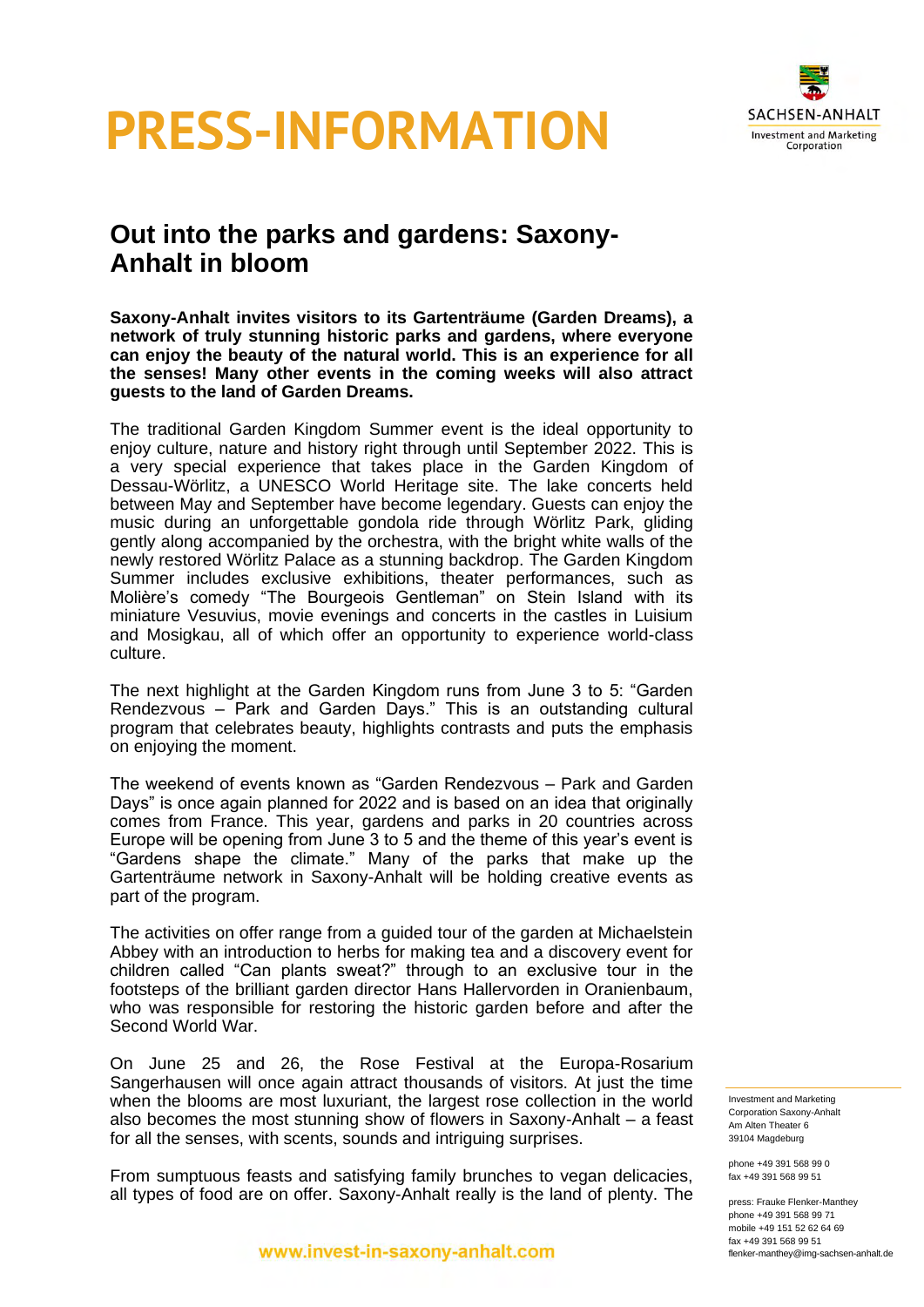

traditional Gartenträume picnic day takes place on July 17 at parks including those in Briest, Burg, Aschersleben and Naumburg. The partner of this popular event is EDEKA Minden, which has stores and supermarkets in Saxony-Anhalt.

A must for art lovers is the display of sculptures among the beautiful roses at the Europa-Rosarium Sangerhausen. These pieces made from glass, metal and wood are both moving and inspiring, proving that what belongs together grows together. The outdoor exhibition, which runs from July 1 to August 20, 2022, is called "Rose Meets Art." Artists from all over Germany have taken their inspiration from the world's largest collection of roses. The closing event on August 20 is sure to be impressive with a light show in the rose gardens. It is worth noting that the artworks are on sale and could add the perfect touch to your own garden in the future.

# *Further information:*

- [www.gartentraeume-sachsen-anhalt.de](http://www.gartentraeume-sachsen-anhalt.de/en/)
- [www.gartenreich.de/en](https://www.gartenreich.de/en)
- [www.gartenreichsommer.de](http://www.gartenreichsommer.de/)
- [www.europa-rosarium.de](http://www.europa-rosarium.de/)
- [www.rosetrifftkunst.de](http://www.rosetrifftkunst.de/)

# *More information on the tourist destination Saxony-Anhalt can be found at:*

[www.sachsen-anhalt-tourismus.de](http://www.sachsen-anhalt-tourismus.de/) and on IMG's social media pages: IMG Tourismus (@IMG Tourismus) / [Twitter,](https://twitter.com/img_tourismus) Reiseland Sachsen-Anhalt (@reiseland\_sachsen\_anhalt) • [Instagram photos and videos](https://www.instagram.com/reiseland_sachsen_anhalt/) and [Reiseland Sachsen-Anhalt -](https://www.facebook.com/SachsenAnhaltTourismus) Facebook [page](https://www.facebook.com/SachsenAnhaltTourismus)

# *Contact:*

**Frauke Flenker-Manthey** Tel.: +49 391 568 9971 Email: [flenker-manthey@img-sachsen-anhalt.de](mailto:flenker-manthey@img-sachsen-anhalt.de)

**Sabine Kraus** Tel.: +49 391/ 568 99 20 Email: [sabine.kraus@img-sachsen-anhalt.de](mailto:sabine.kraus@img-sachsen-anhalt.de)

> Investment and Marketing Corporation Saxony-Anhalt Am Alten Theater 6 39104 Magdeburg

phone +49 391 568 99 0 fax +49 391 568 99 51

press: Frauke Flenker-Manthey phone +49 391 568 99 71 mobile +49 151 52 62 64 69 fax +49 391 568 99 51 flenker-manthey@img-sachsen-anhalt.de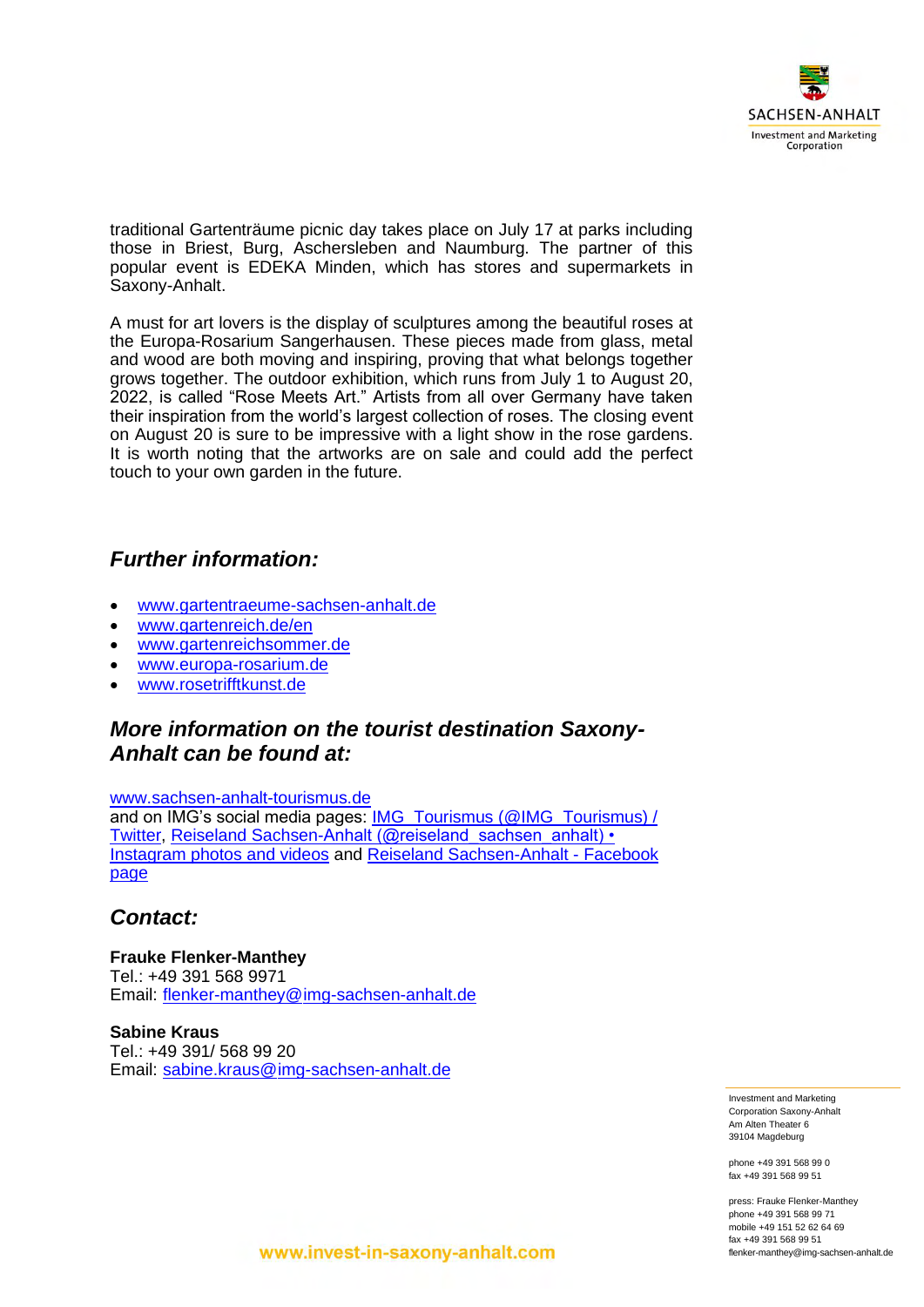



# **The salt works of Saxony-Anhalt – history that you can inhale**

**From Aschersleben to Halle and Thale – the history of many places in Saxony-Anhalt is closely linked with salt production. And anyone who mentions "Truly stunning. Saxony-Anhalt" is often referring to the results of the wealth acquired by producing salt. But only three of the "truly special" salt works are still making brine trickle through a graduation tower. Visitors can discover how the process works and experience what is involved in Bad Kösen, Bad Salzelmen and Bad Dürrenberg.**

#### **Bad Kösen: A complete historic site**

Above the heads of the people walking up to the [Bad Kösen](http://www.saale-unstrut-tourismus.de/) graduation tower is a wooden frame that is constantly moving to and fro. This is a double flat rod system. Driven by the mill wheel in the Saale mill stream, it transfers the water power uphill to the pumps in the Borlach tower. There brine, or in other words saltwater, was pumped out of the ground. Now the process is powered by electricity. Although the water pipe leading up to the graduation tower is no longer above ground level, the tower also has a moving flat rod because the brine has to be pumped up to the top floor. This complete historic site, consisting of a waterwheel, flat rods, brine shaft and graduation tower, is the only one of its kind left in Europe, which makes it "truly special."

When the brine reaches the graduation tower and drips down through countless bundles of blackthorn brushwood to form a salty mist, it creates an atmosphere that is like being by the sea. The graduation towers that precede the actual salt production process were originally built to increase the salt concentration in the brine before it was boiled in the salt works, but around 200 vears ago they also became [health spas.](http://www.koesalina.de/) At 320 meters long and an impressive 15 meters high, the graduation tower in Bad Kösen is one of the largest in Germany. Here guests can not only take a walk along the colonnade at the foot of the graduation tower or breathe in the fresh air in the park, but also enjoy a guided tour of the site and a visit to the top floor of the structure where there is a wonderful view of the valley and the salt works itself. When guided tours are not available, visitors can find out more about the Borlach tower by looking through an open window and listening to a recording that explains how it functions.

#### **Bad Salzelmen: The oldest salt spa in Germany**

Bad Salzelmen, which is now a part of the town of [Schönebeck \(Elbe\),](http://www.schoenebeck.de/de/tourismus.html) is the oldest salt spa in Germany. It was founded in 1802 by Johann Wilhelm Tolberg, the doctor of the miners' guild at the Schönebeck saltworks. The graduation tower at the works is even older than the spa. It was built between 1756 and 1765. Although the structure is now shorter than its original length of 1837 meters, at 300 meters long it is still very impressive. In addition, there is a 32-meter-high salt tower that was constructed in stone in 1776. This was originally part of a Dutch windmill that powered the pump

Investment and Marketing Corporation Saxony-Anhalt Am Alten Theater 6 39104 Magdeburg

phone +49 391 568 99 0 fax +49 391 568 99 51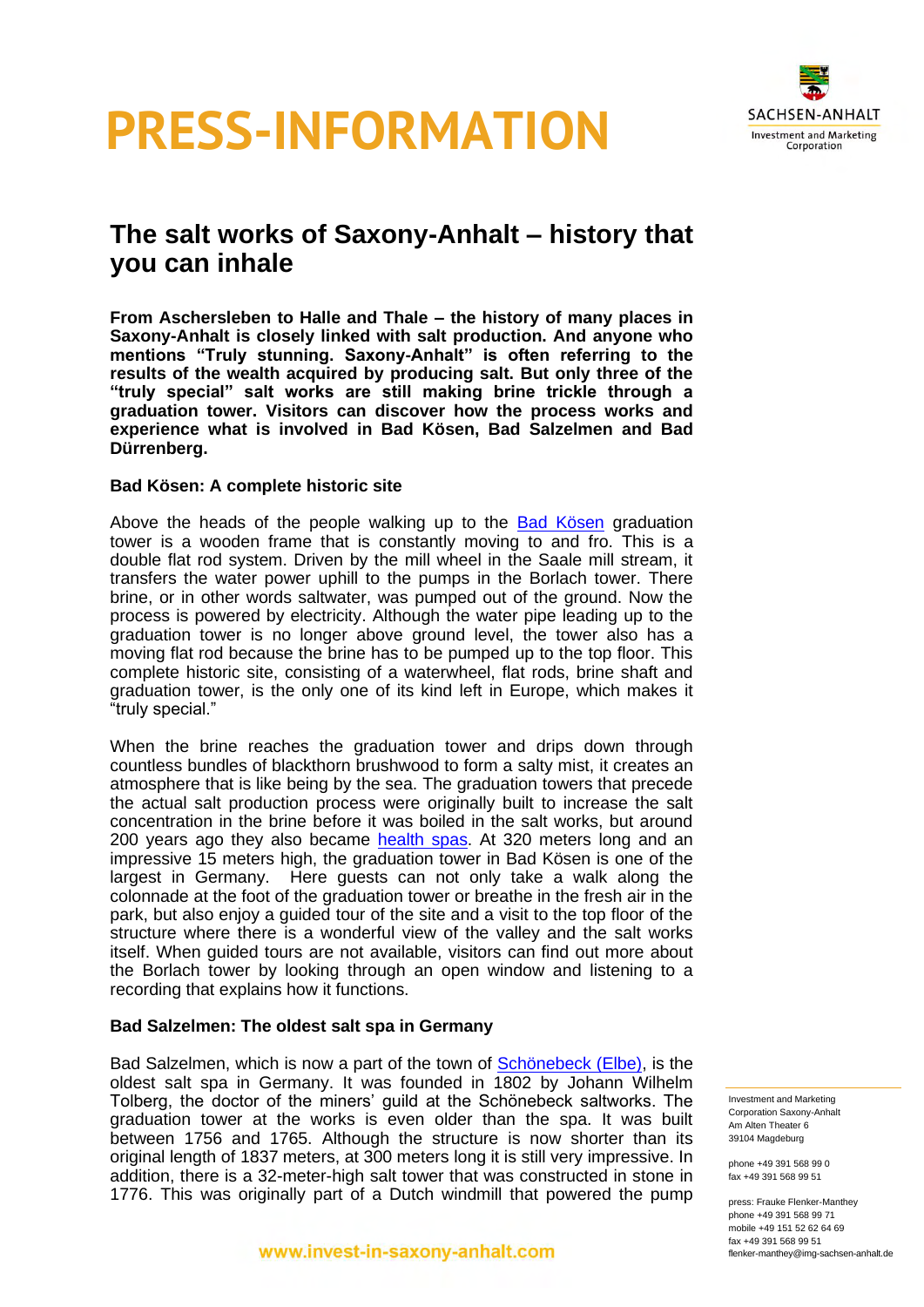

which brought the brine to the surface out of the 85-meter-deep shaft. Visitors can find out how the precious white gold was extracted from the brine during demonstrations of the boiling process which take place twice a month. The [graduation tower](http://www.solepark.de/) is accessible to everyone free of charge. Anyone who wants an additional dose of salt air can visit the Dead Sea salt grotto in the Lindenbad swimming pool in Halle.

#### **Bad Dürrenberg: "Salt crystals and magical flowers"**

[Bad Dürrenberg](http://www.badduerrenberg.de/) and its graduation tower will soon be in the spotlight, because the brine town is playing host to the [5th](http://www.laga-badduerrenberg.de/) [Saxony-Anhalt Regional](http://www.laga-badduerrenberg.de/)  [Garden Show](http://www.laga-badduerrenberg.de/). The theme of the show is "Salt crystals and magical flowers." The spa park, which covers an area of ten hectares and forms part of the Garden Dreams network of historic parks in Saxony-Anhalt, is bounded by the River Saale on one side and the dramatic graduation tower on the other. The graduation tower in Bad Dürrenberg is 636 meters long, which makes it the longest facility still in use in Germany. Its design is "truly special" and remains very much the same as it was at the start of the 19th century. This is why the building forms part of the European Route of Industrial Heritage.

However, if you decide to visit Bad Dürrenberg now, you will find a huge construction site where paths are being built, flower borders planted up, benches installed and the bank of the Saale reinforced. Interesting guided tours of the construction site are temporarily replacing peaceful strolls through the gardens.

Anyone who would like a tour of the site can book one (by phone on +49 3462 9987073 or by email to claudia.klepzig@laga-badduerrenberg.de).The next tour takes place on May 29, 2022, at 10.00.

#### **Author: Marlis Heinz**

## *Further information:*

[www.Saale-Unstrut-Tourismus.de](http://www.saale-unstrut-tourismus.de/) [www.koesalina.de](http://www.koesalina.de/) [www.solepark.de](http://www.solepark.de/) [www.schoenebeck.de/de/tourismus.html](http://www.schoenebeck.de/de/tourismus.html) [www.laga-badduerrenberg.de](http://www.laga-badduerrenberg.de/) [www.badduerrenberg.de](http://www.badduerrenberg.de/)

# *More information on the tourist destination Saxony-Anhalt can be found at:*

[www.sachsen-anhalt-tourismus.de](http://www.sachsen-anhalt-tourismus.de/)

and on IMG's social media pages: IMG Tourismus (@IMG Tourismus) / [Twitter,](https://twitter.com/img_tourismus) Reiseland Sachsen-Anhalt (@reiseland\_sachsen\_anhalt) • [Instagram photos and videos](https://www.instagram.com/reiseland_sachsen_anhalt/) and [Reiseland Sachsen-Anhalt -](https://www.facebook.com/SachsenAnhaltTourismus) Facebook [page](https://www.facebook.com/SachsenAnhaltTourismus)

Investment and Marketing Corporation Saxony-Anhalt Am Alten Theater 6 39104 Magdeburg

phone +49 391 568 99 0 fax +49 391 568 99 51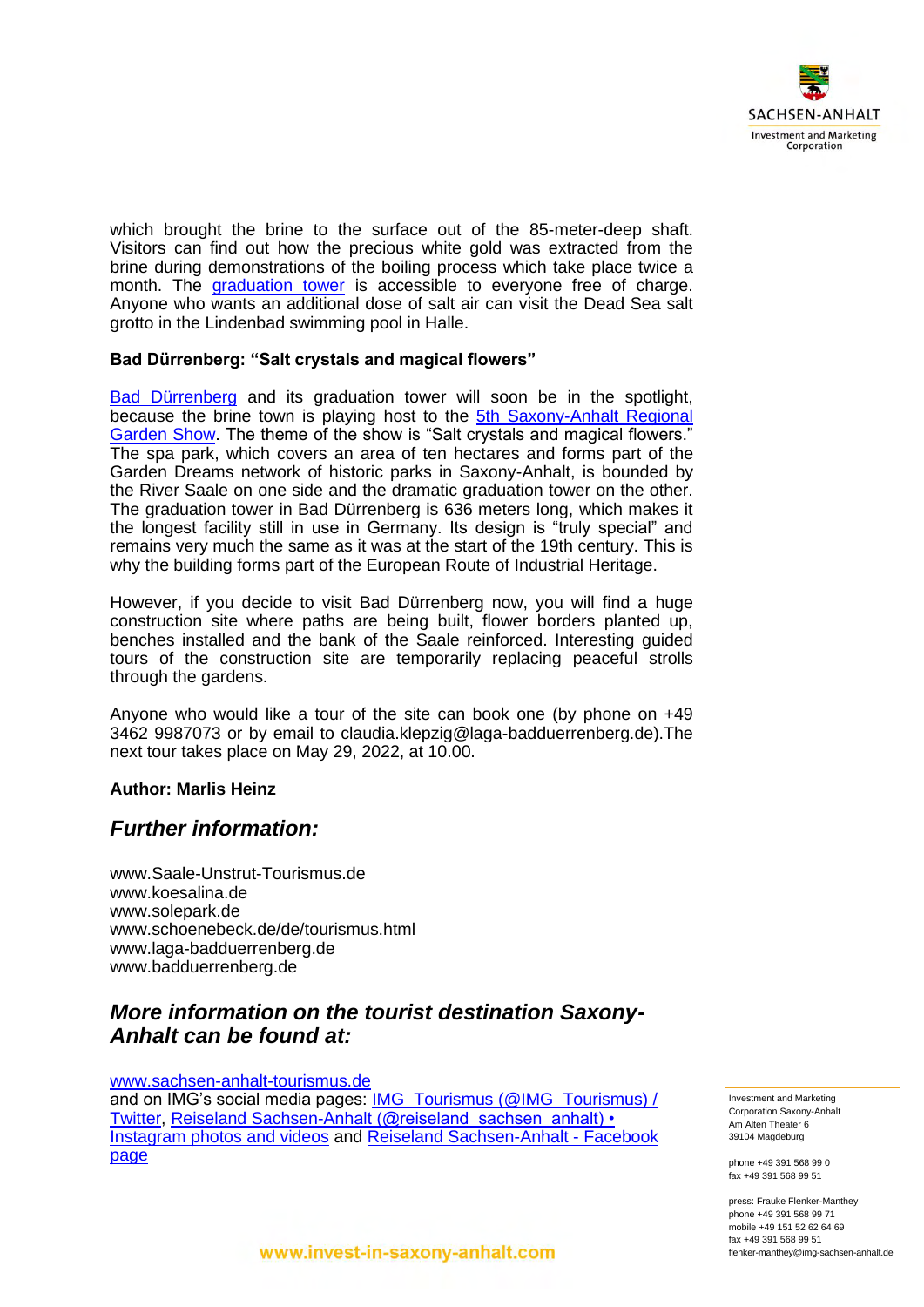



# **Fast-tracking**

**"Anyone who tries it just can't stop grinning," says Ramona Börsch, describing the feeling of driving through the wood in a Ziesel. She has been spreading this feeling of happiness, also known as the Ziesel smile, in the Harz region for more than four years. She enables people with and without disabilities to be "truly active" in small tracked vehicles.**

On Ramona Börsch's baseball cap are the words "Ziesel driver." She has to explain this to people, because the German word "Ziesel" also refers to a sweet little rodent, in English called a gopher. But that is not what is meant, because the Ziesels belonging to Ramona Börsch are not at all small and sweet, but instead highly robust. They are electric-powered tracked vehicles that can be used to travel on forest tracks and roads and in a specially created offroad park in the Harz. These speedy vehicles are a positive addition to the leisure world, involving no noise or exhaust gases, but plenty of fun.

#### **No noise, but plenty of fun**

When the 42-year-old goes out on a Ziesel tour with her guests, the vehicles get a lot of curious looks. Although there are already several Ziesel parks in Austria and Switzerland and hotels there offer guests the chance to have a ride, in Germany Ziesels are still relatively rare and are seen as one of the more exotic members of the offroad vehicle family. At first sight, the Ziesel looks like a well-padded wheelchair seat bolted to a small piece of construction machinery. Drivers can reach speeds of up to 30 kilometers per hour and enjoy heading out into rough terrain. However, the street version is road legal and comes with headlights, indicators, brake lights and rearview mirrors.

#### **Out on the forest tracks with a joystick**

The quirky tracked vehicles are a high-tech product from the Tyrol region of Austria. They are made by hand by a company called Mattro that is based near Innsbruck and specializes in developing and designing electric vehicles. But the existence of the Ziesel actually comes down to chance. The team headed by company founder Alois Bauer originally built the vehicle as a test prototype for a battery system. When it first appeared in the media, it received such a positive response that the company decided to develop it further. In 2013, the Ziesel was launched on the market as an environmentally friendly way of traveling on snow, forest tracks and sand.

"You control it using a joystick and there's a color display in the armrest," explains Ramona Börsch. She originally went on a test drive in Austria and immediately decided to give up her office job so that she could work outdoors and enable other people to drive Ziesels. Together with a friend she set up a partnership. They both took out a loan, bought several of the vehicles, which at almost 30,000 euros are not exactly cheap, and found the ideal starting point for their tours in idyllic Stiege, a district of the town of Oberharz am Brocken in Saxony-Anhalt.

www.invest-in-saxony-anhalt.com

Investment and Marketing Corporation Saxony-Anhalt Am Alten Theater 6 39104 Magdeburg

phone +49 391 568 99 0 fax +49 391 568 99 51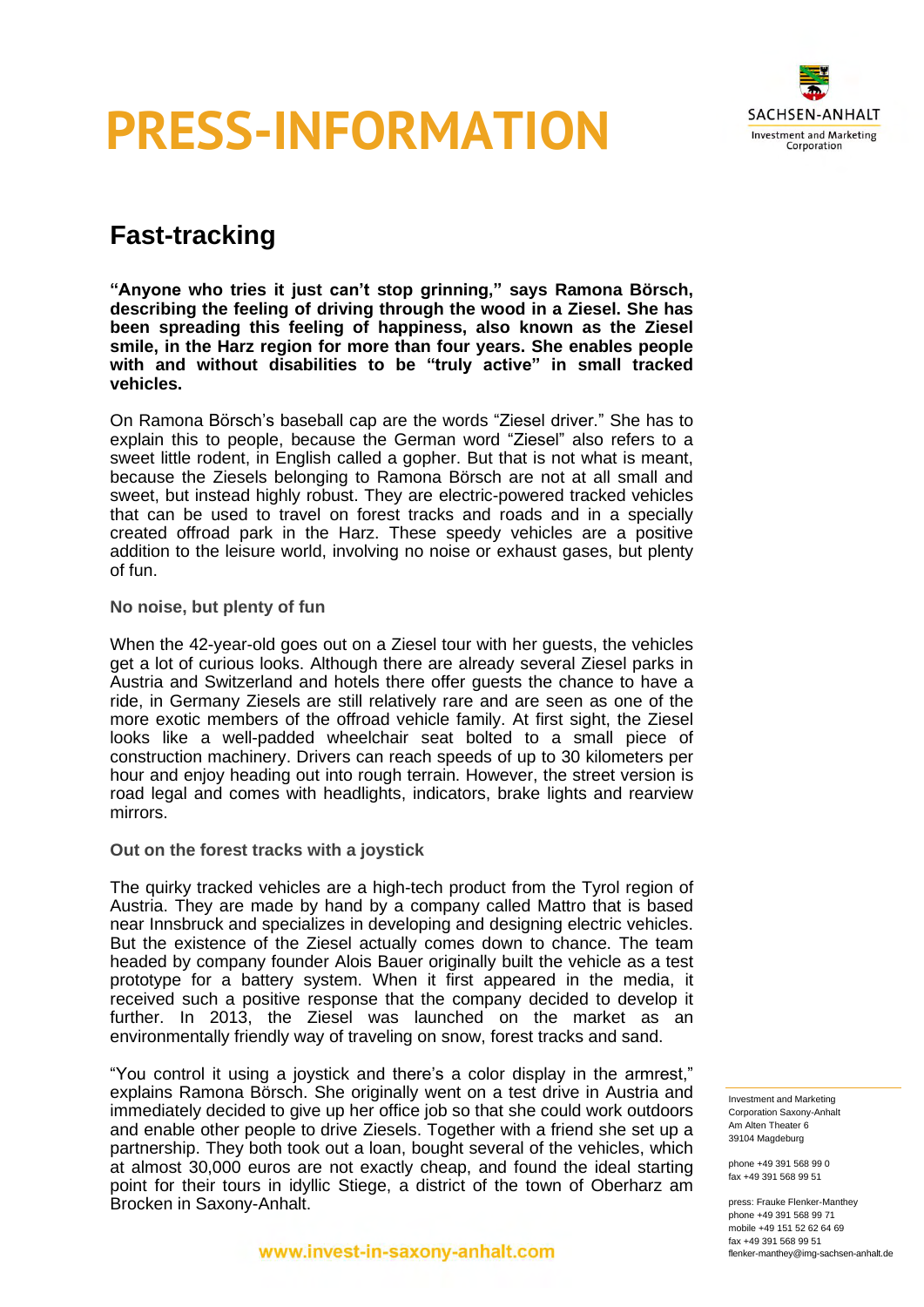

**Off-road super-wheelchair**

Ramona Börsch is now the sole owner of the company CRUDE Harz and offers tours for beginners and experienced drivers, organizes company events and manages the off-road park, where visitors can go on Ziesel rallies after a few meters at walking speed to try out Ziesel driving. Children who are at least 1.40 meters tall can also test their driving ability here. There is a neighboring site with electric buggies for their smaller brothers and sisters. Anyone who prefers discovering the natural world to taking part in offroad action can opt to go on a guided tour starting at Stiege Castle. Because part of this trip is on public roads, the rules are slightly stricter. Anyone aged 15 or over can join in, provided that they have a provisional driver's license for mopeds. Adults must have a full driver's license.

People with physical disabilities can overcome any obstacle in a Ziesel, because it is ultimately an off-road super-wheelchair. But whether you are a wheelchair user or a pedestrian, after the "electrifying" experience in the Ziesel, you are certain to have a smile on your face. "Many people would like to come to Stiege more often and tell me that the prices are too high, but because of the cost of buying a Ziesel, unfortunately I can't do anything about that. After my first Ziesel tour, I was grinning like a Cheshire cat. When my guests do the same, it makes me happy. I call it the Ziesel smile."

You can find all the information about the tours at [www.crude-harz.de.](http://www.crude-harz.de/) In summer, you can try out other unusual means of transport on Lake Stiege. Alongside traditional rowing boats and the now widespread stand-up paddle boards, there are also water bicycles.

#### **Author: Dana Toschner**

## *More information on the tourist destination Saxony-Anhalt can be found at:*

[www.sachsen-anhalt-tourismus.de](http://www.sachsen-anhalt-tourismus.de/)

and on IMG's social media pages: IMG\_Tourismus (@IMG\_Tourismus) / [Twitter,](https://twitter.com/img_tourismus) Reiseland Sachsen-[Anhalt \(@reiseland\\_sachsen\\_anhalt\) •](https://www.instagram.com/reiseland_sachsen_anhalt/)  [Instagram photos and videos](https://www.instagram.com/reiseland_sachsen_anhalt/) and [Reiseland Sachsen-Anhalt -](https://www.facebook.com/SachsenAnhaltTourismus) Facebook [page](https://www.facebook.com/SachsenAnhaltTourismus)

> Investment and Marketing Corporation Saxony-Anhalt Am Alten Theater 6 39104 Magdeburg

phone +49 391 568 99 0 fax +49 391 568 99 51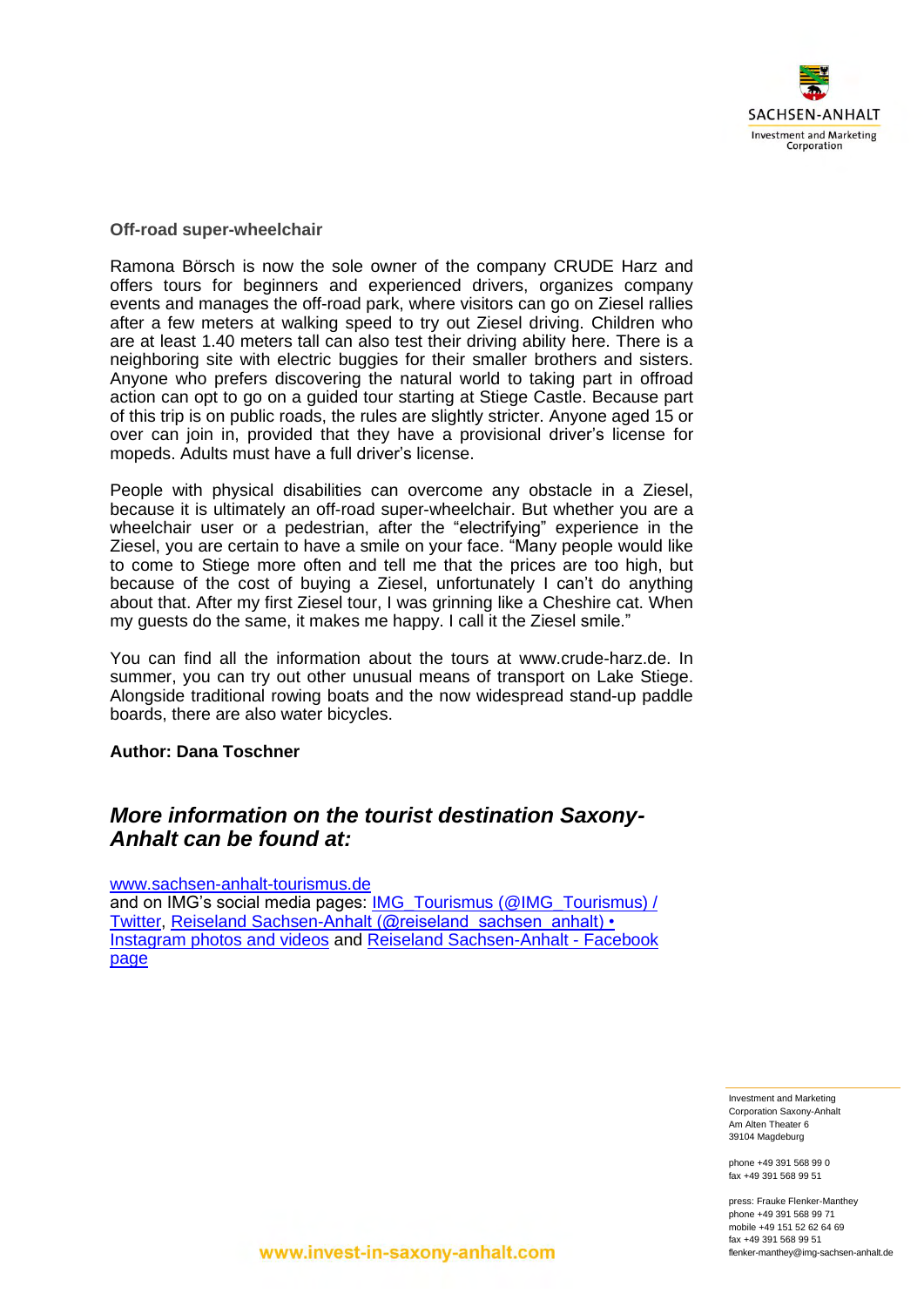

**ELBE-BÖRDE-HEIDE** 

# **Truly active: Cycling on the Elbe Cycle Route, Germany's most beautiful long-distance path**

#### **The Elbe Cycle Route passes through the Elbe-Börde-Heide region of Saxony-Anhalt and offers a range of contrasting experiences, from busy cities to the peace of the meadows beside the river.**

Cyclists coming from the north travel through an idyllic landscape before first reaching the crossing of waterways at Magdeburg, a giant transport project described as the structure of the century. From there, the Elbe winds its way for around 20 kilometers through the city of Magdeburg, which was once home to Otto the Great and Otto von Guericke. Magdeburg's cultural heritage has been carefully preserved and blends perfectly into the busy life of a modern city. With its many sights, varied history, full program of cultural events, opportunities for shopping and wellness offerings, Magdeburg provides "truly cultural" and "truly family-friendly" experiences.

In contrast to the hustle and bustle of the capital of Saxony-Anhalt, the Kreuzhorst nature reserve, which lies further south on the Elbe Cycle Route, is a haven of peace and tranquility. After this, the route leads straight on to the next cultural highlight. From the town of Schönebeck, there are picturesque panoramic views of the Elbe. It also has one of the longest halftimbered row houses in Europe, which lies alongside the Elbe Cycle Route. On the banks of the Elbe in Schönebeck, visitors can discover the 800-year history of salt in the region and explore the historic spa, which is home to Germany's oldest salt bath.

The Middle Elbe Biosphere Reserve lies further east and, with its unique flora and fauna, is an essential stopping point on any tour of the Elbe Cycle Route. Its almost unspoilt river landscape is sure to appeal to visitors. As the Elbe Cycle Route is relatively flat, it is easy to travel both upstream and downstream. However, because the prevailing wind is in the north-west, we recommend cycling upriver from north to south.

# *Further information:*

Magdeburg Tourism Elbe-Börde-Heide e.V. Domplatz 1b 39104 Magdeburg Tel. +49 391 [738790](tel:%20+49%20391%20738790) [info@elbe-boerde-heide.de](mailto:info@elbe-boerde-heide.de) [www.elbe-boerde-heide.de](http://www.elbe-boerde-heide.de/)

Koordinierungsstelle Elberadweg Mitte c/o Magdeburg Tourism Elbe-Börde-Heide e.V. Domplatz 1b 39104 Magdeburg [Tel. + 49 391 738790](tel:%20+49%20391%20738790) [mitte@elberadweg.de](mailto:mitte@elberadweg.de)

Investment and Marketing Corporation Saxony-Anhalt Am Alten Theater 6 39104 Magdeburg

phone +49 391 568 99 0 fax +49 391 568 99 51

press: Frauke Flenker-Manthey phone +49 391 568 99 71 mobile +49 151 52 62 64 69 fax +49 391 568 99 51 flenker-manthey@img-sachsen-anhalt.de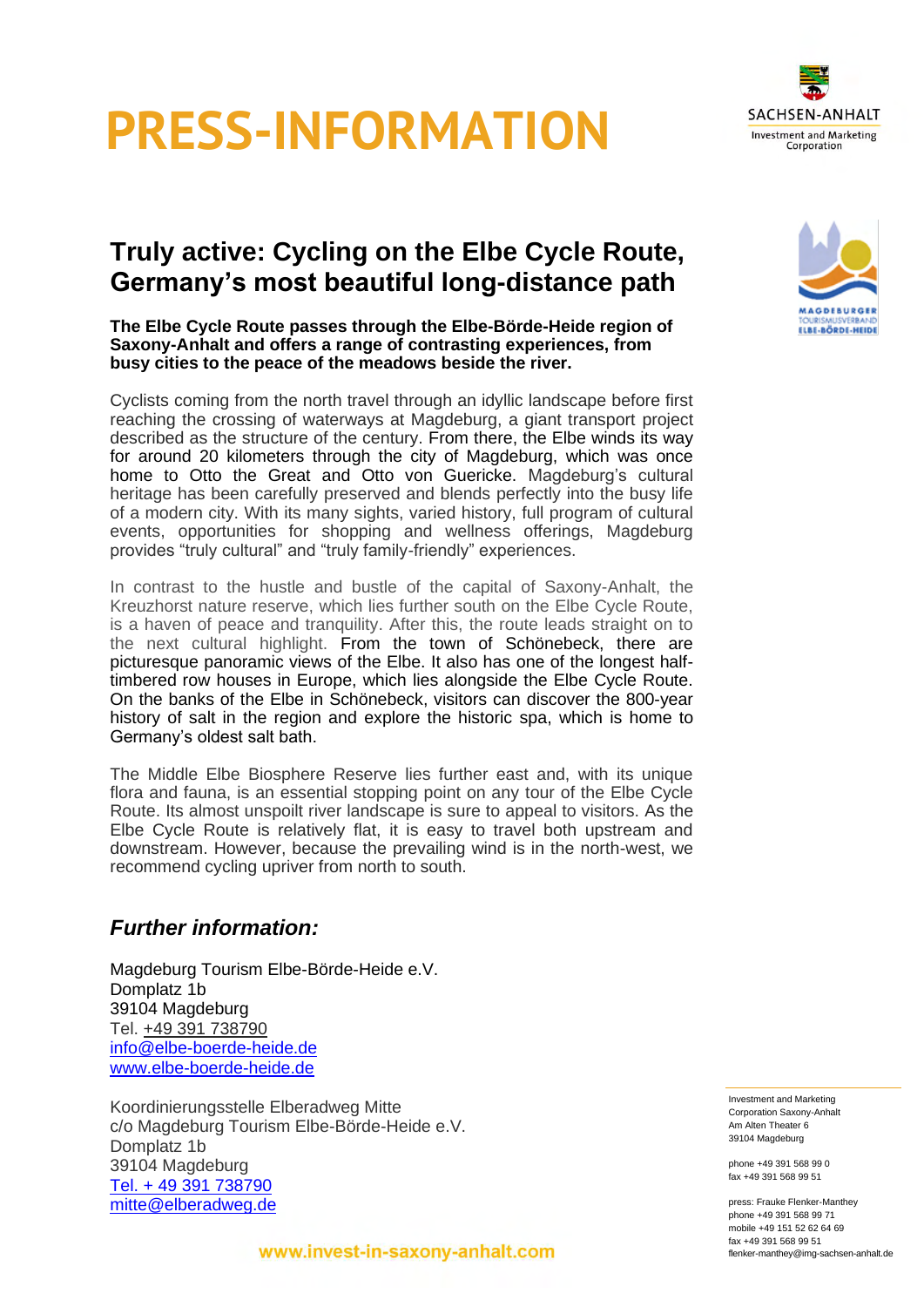

www.elberadweg.de

Investment and Marketing Corporation Saxony-Anhalt Am Alten Theater 6 39104 Magdeburg

phone +49 391 568 99 0 fax +49 391 568 99 51

press: Frauke Flenker-Manthey phone +49 391 568 99 71 mobile +49 151 52 62 64 69 fax +49 391 568 99 51 flenker-manthey@img-sachsen-anhalt.de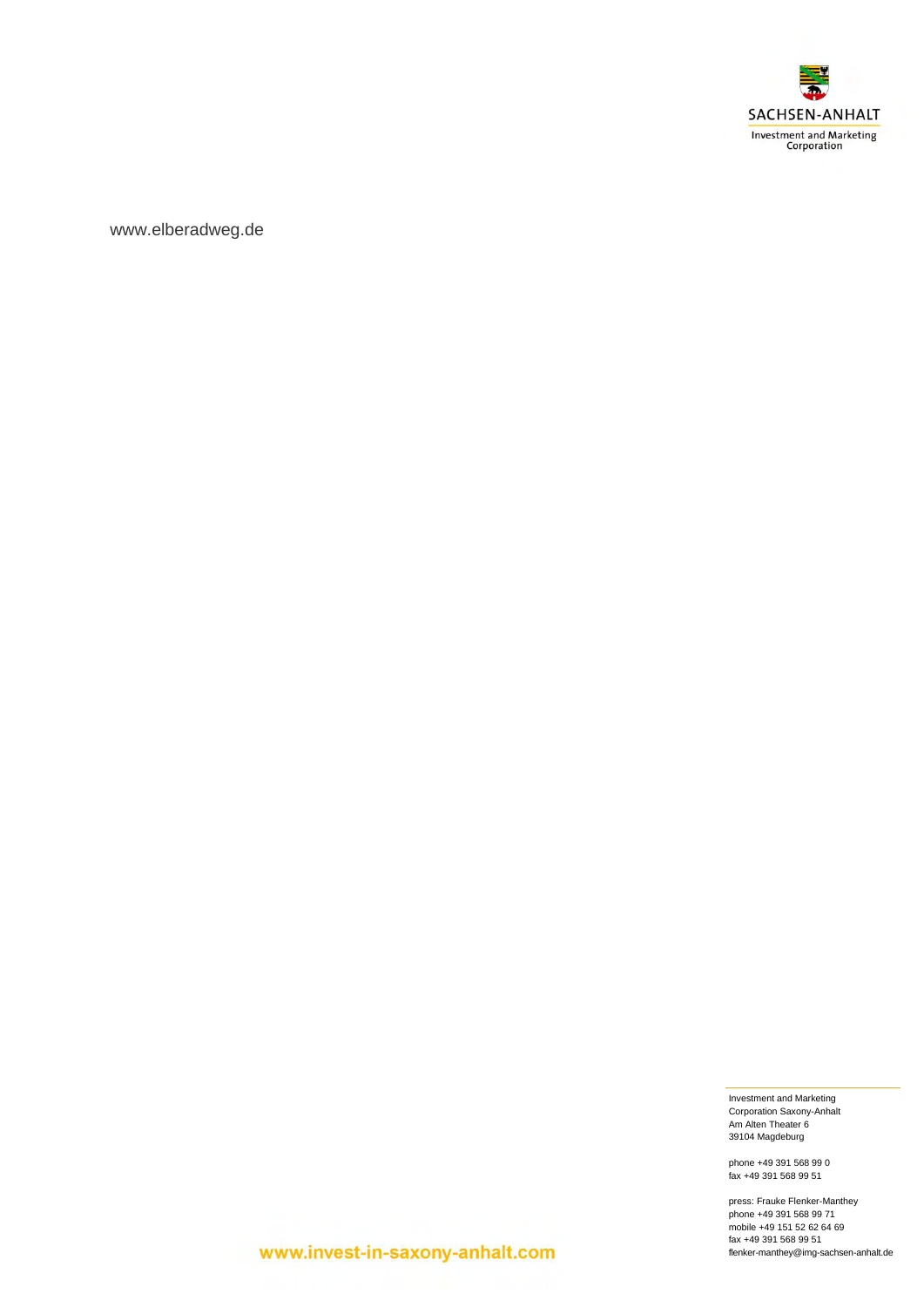



# **Relax and recharge your batteries: A visit to the Altmark will do you good**

**Take the chance to unwind, boost your energy levels and start the day with a spring in your step – the wide, open landscapes of the Altmark are the ideal place to do just that. The unspoilt woods and meadows, hills, lakes and rivers of the region will help you to relax. You can also recharge your batteries by taking part in sport. The new Active map and Active app from the Altmark Regional Marketing and Tourism Association have plenty of good ideas for fun sports activities, water sports and wellness, including cycling, hiking, horse riding and taking a Kneipp cure anywhere from Arneburg to the hills around Zichtau.** 

Take a deep breath when you reach Arneburg. The health resort high above the Elbe is the perfect place to unwind. The stunning view from the 30-meterhigh viewing platform across the meadows by the River Elbe is the only one of its kind along the Elbe Cycle Route. Cyclists and walkers will enjoy a few deep breaths of the fresh air in the Elbe valley.

Kamern am See is another ideal location to relax, set in a landscape of lakes, woods, fields and sand dunes. An excursion into the hills around Kamern is a must, with wonderful views of the meeting place of the Rivers Elbe and Havel. You can also take the opportunity to go horse riding on tranquil paths, walking on the Elbe Cycle Route or canoeing on the river Elbe itself in the Kamern area. These activities also offer the chance to see rare species of waterbird, shy sea eagles and charming beavers.

The Hanseatic town of Havelberg is on an island in the Middle Elbe Biosphere Reserve. A guided tour of the cathedral town will take you past impressive historic buildings and into secret nooks and crannies. You may also spot a cormorant. Havelberg is a good starting point for longer trips by bike, because it is the meeting point of several cycle paths. We also recommend a visit to the interactive exhibition in the Haus der Flüsse natural history museum.

On the bottom of Lake Schollene in the south of the region, algae of different kinds form a thick layer of mud and develop their healing powers. In the wonderful natural setting of Schollene, this mud is used for "peloid" therapy in spa health treatments. On the Relaxation Path you will have the chance to see greylag geese and sea eagles close at hand. Health is also a major focus in the area around the climatic spa of Arendsee. There are opportunities for cycling, hiking, running and horse riding, together with a 10 kilometer yoga trail.

The health resort of Kalbe (Milde) is the perfect place for some downtime, with its beautiful setting among the channels of the Milde river and impressive avenues of oak trees. You can also climb the Hausmannsturm for a unique view of the town, the newly created waterfall in the spa gardens and the town's 100 bridges.

Investment and Marketing Corporation Saxony-Anhalt Am Alten Theater 6 39104 Magdeburg

phone +49 391 568 99 0 fax +49 391 568 99 51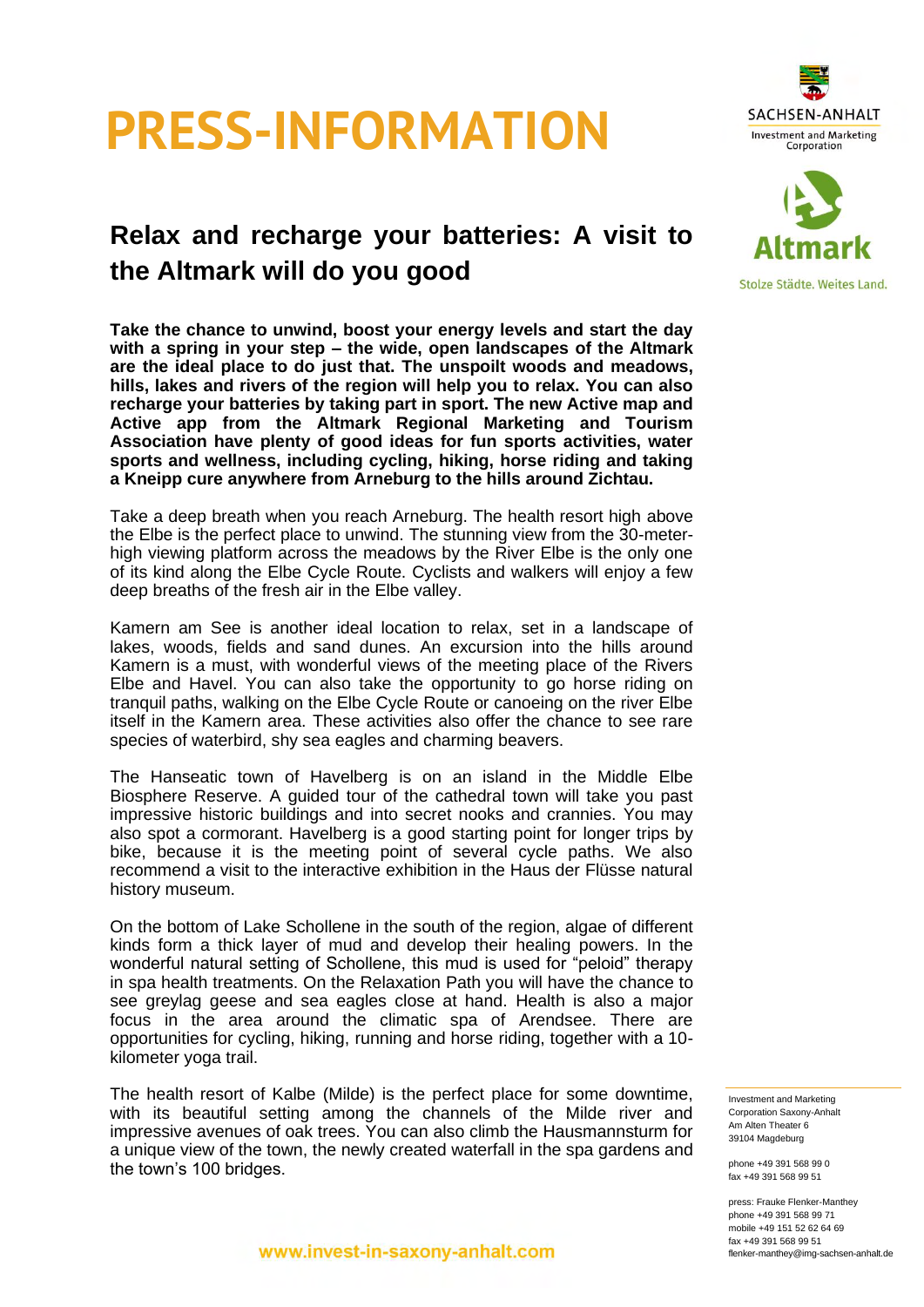

The Altmark circuit passes through the Drömling Biosphere Reserve and the hills around Zichtau. On the route, hikers and cyclists will find the Purnitz spring, the Kneipp spa in Schwiesau and the educational nature trail in Zartau. The routes through woods and on water in the hills known as the Altmark's Switzerland also come highly recommended, along with a detour to the "keep-fit and touch trail" near the forest spa and to the educational nature trail at Kunrau castle.

All these activities are shown on a map and can be accessed via the new Altmark Active app. Local people and visitors can use it to find the perfect outings, destinations, accommodation and places to enjoy the cuisine of the Altmark.

## *Event highlights in the Altmark:*

**June 4, 2022 Stendal Evening of Culture:** A journey of discovery through this Hanseatic town with its rich cultural life, [www.veranstaltungen-stendal.de](http://www.veranstaltungen-stendal.de/)

**July 16, 2022 Port triathlon in Havelberg:** Competition consisting of swimming, running and cycling over different distances, [www.havelbergtriathlon.de](http://www.havelbergtriathlon.de/)

**September 10, 2022 Airfield with light and lasers:** The duel of the firework specialists. This major festival involving the best firework and laser artists comes to Stendal, Flugplatzgesellschaft Stendal-Borstel, www.stendal.de

**May to September 2022, the Altmark Festivals:** Festivals on the theme of "longing for light" throughout the Altmark, with prominent musicians, choirs and singers, [www.altmarkfestspiele.de,](http://www.altmarkfestspiele.de/)

**September to October 2022 Lichtblütenfestival:** Illuminating cultural locations in the Altmark, [www.lichtbluetenfestival-altmark.de](http://www.lichtbluetenfestival-altmark.de/)

## *Further information:*

[www.mittelelbe.com](http://www.mittelelbe.com/) [www.haus-der-fluesse.de](http://www.haus-der-fluesse.de/) [https://pelose.de](https://pelose.de/) [www.biosphaerenreservat-droemling.de](http://www.biosphaerenreservat-droemling.de/)

# *Contact:*

Altmark Regional Marketing and Tourism Association Tel.: +49 39322 726011 Fax +49 39322 726 029

Investment and Marketing Corporation Saxony-Anhalt Am Alten Theater 6 39104 Magdeburg

phone +49 391 568 99 0 fax +49 391 568 99 51

press: Frauke Flenker-Manthey phone +49 391 568 99 71 mobile +49 151 52 62 64 69 fax +49 391 568 99 51 flenker-manthey@img-sachsen-anhalt.de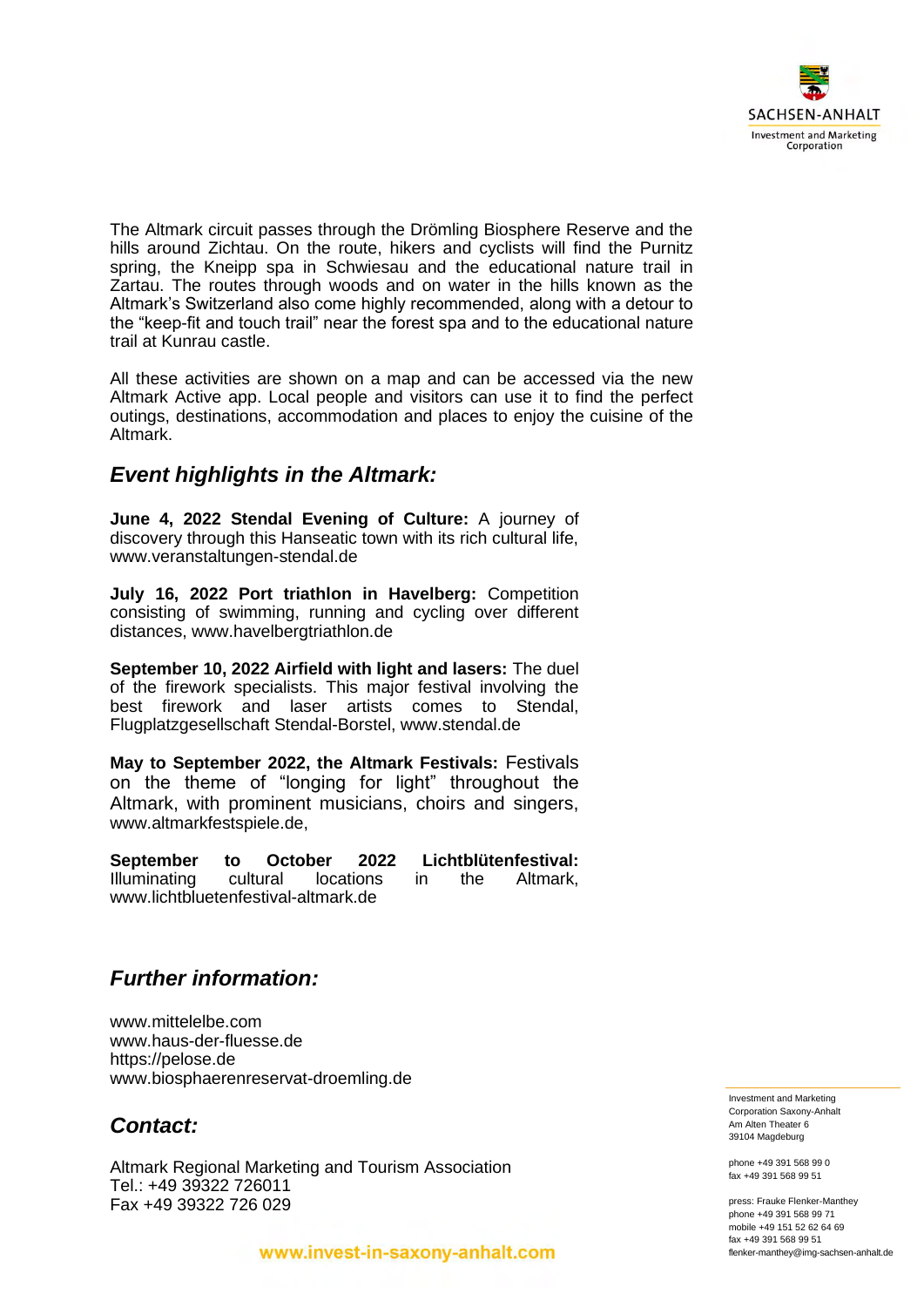

Email: [marketing@altmark.de](mailto:marketing@altmark.de) [www.altmark.de](https://www.altmark.de/en/)

> Investment and Marketing Corporation Saxony-Anhalt Am Alten Theater 6 39104 Magdeburg

phone +49 391 568 99 0 fax +49 391 568 99 51

press: Frauke Flenker-Manthey phone +49 391 568 99 71 mobile +49 151 52 62 64 69 fax +49 391 568 99 51 flenker-manthey@img-sachsen-anhalt.de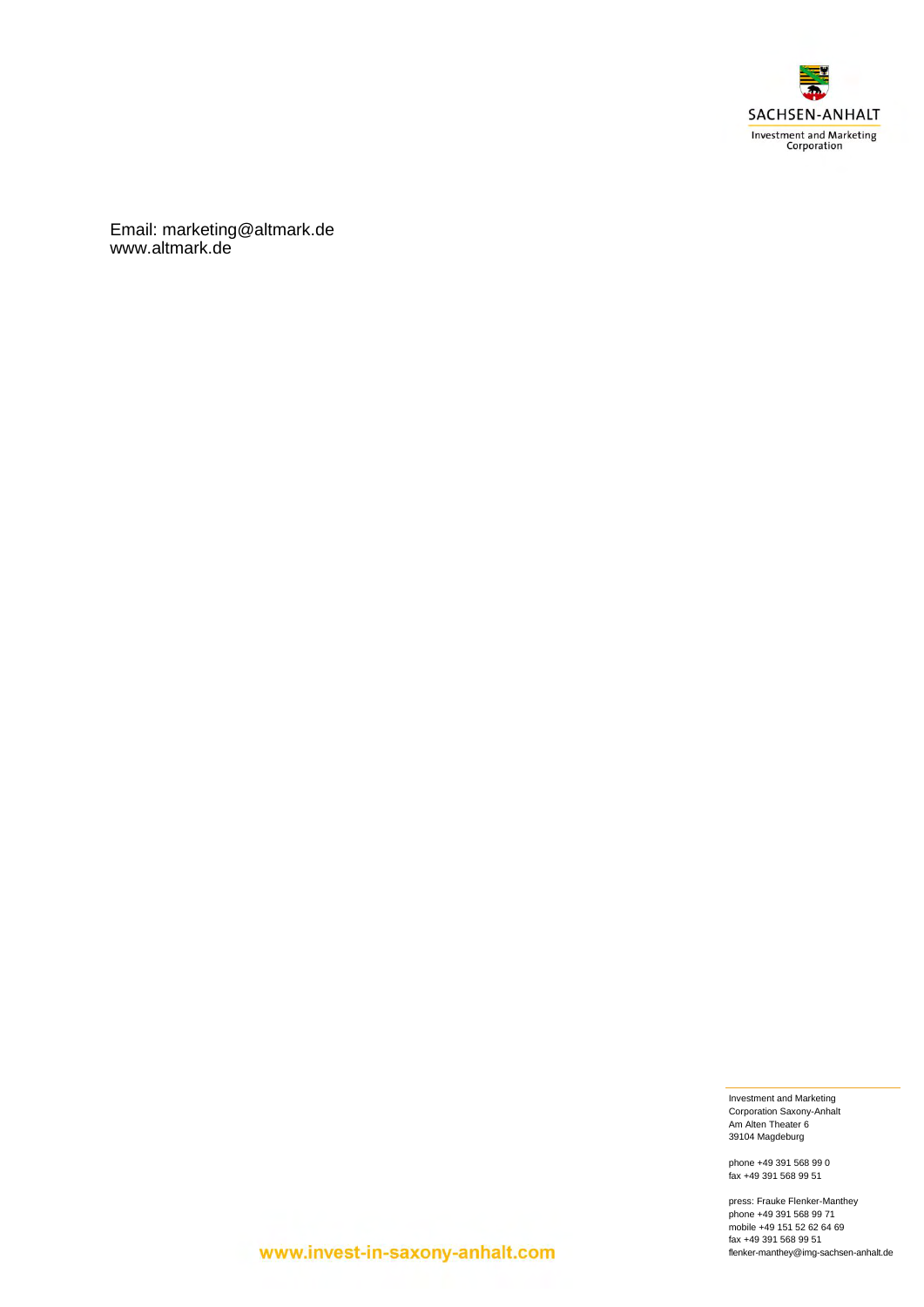



# **Art, culture and music in the Garden Kingdom and a magnificent spectacle at the Bauhaus**

**In summer, the cultural events in the area around Dessau-Roßlau are held outside. "Truly special" concerts, exhibitions and theater performances take place against the splendid backdrop of the Garden Kingdom of Dessau-Wörlitz, a UNESCO World Heritage site, and some are even being hosted by Dessau Zoo. In September, the Bauhaus Dessau will be alive with music, dance and light as the town celebrates its creative past and present.**

Garden Kingdom Day, which is the second Sunday in August, is an opportunity to remember the birthday of Leopold III Friedrich Franz of Anhalt-Dessau, the founder and creator of the impressive Garden Kingdom of Dessau-Wörlitz, which is a UNESCO World Heritage site. Special events are held on this day that enable visitors to experience the Garden Kingdom as a whole. Exhibitions, concerts and guided tours in Georgium, Mosigkau, Luisium palace and garden, Wörlitz and Oranienbaum take place throughout the day. This year Garden Kingdom Day falls on August 13.

#### **Creative interactions**

Only a few weeks later, another cultural highlight is taking place in Dessau-Roßlau in the form of the Bauhaus Festival, a spectacular show of color and light. On the first weekend in September, the lights come on for installations, experiments in art and design and productions throughout the entire town. With music, dance, delicious food and a unique atmosphere, the event is a creative interaction between the Bauhaus, famous artists, the town and the many visitors. Before the start of the festival itself, the Anhalt Theater is hosting a series of open air performances as a prelude to the coming season. The theme of the Bauhaus Festival, which runs from September 1 to 4 is: dappled, splotched, striped.

#### **Open air concerts in unique locations**

Dessau-Roßlau also has a variety of musical events to offer. The rehearsals for this year's open air season in June at the Anhalt Theater are already well underway. Alongside Molière's comedy on the subject of social climbing "The Bourgeois Gentleman," which is being staged on Stein Island, and the many events in the Garden Kingdom, two programs with plenty of exotic touches are planned for the large open air stage set against the impressive backdrop of the mausoleum in Dessau Zoo. There the Anhalt Philharmonic Orchestra Dessau will perform its eighth symphony concert, entitled One Thousand and One Summer Nights, on three separate occasions. Under the musical direction of Markus L. Frank, the orchestra will play works by Carl Nielsen, Fazil Say and Felix Mendelssohn Bartholdy. The soloist is violinist Friedemann Eichhorn, who has already performed several times with the Anhalt Philharmonic Orchestra.

Investment and Marketing Corporation Saxony-Anhalt Am Alten Theater 6 39104 Magdeburg

phone +49 391 568 99 0 fax +49 391 568 99 51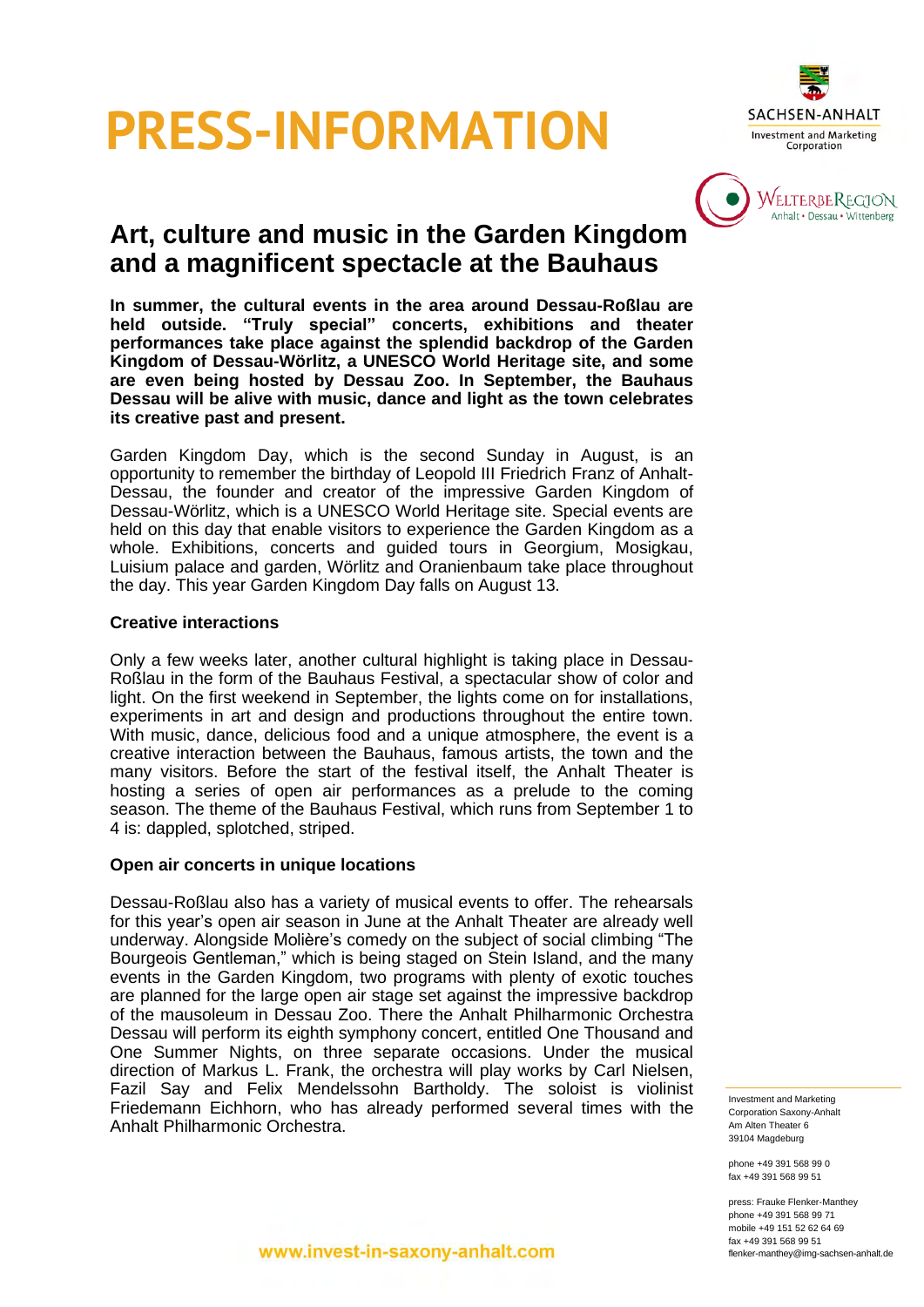

#### **A complicated love story**

Another high point is Franz Lehár's operetta "The Land of Smiles," with its many popular arias sung by Ania Vegry and Costa Latsos, among others, and accompanied by the opera choir and the Philharmonic Orchestra under director Wolfgang Kluge. The moderator on stage is Roman Weltzien. With a twinkle in his eye, he presents the tragic romance of the Austrian lady and the Chinese prince. There will be five performances of "The Land of Smiles."

## *Further information*

Garden Kingdom of [Dessau-Wörlitz \(gartenreich.de\)](https://www.gartenreich.de/de/) dappled, [splotched,](https://www.bauhaus-dessau.de/bauhausfest-2022.html?msclkid=2502a9c1d03211ec82acc87ac8c423ff) striped: [Bauhaus](https://www.bauhaus-dessau.de/bauhausfest-2022.html?msclkid=2502a9c1d03211ec82acc87ac8c423ff) Festival 2022[:Bauhaus](https://www.bauhaus-dessau.de/bauhausfest-2022.html?msclkid=2502a9c1d03211ec82acc87ac8c423ff) Dessau Foundation [\(bauhaus-dessau.de\)](https://www.bauhaus-dessau.de/bauhausfest-2022.html?msclkid=2502a9c1d03211ec82acc87ac8c423ff) Anhalt Theater Dessau [\(anhaltisches-theater.de\)](https://anhaltisches-theater.de/)

# *More information on the tourist destination Saxony-Anhalt can be found at:*

[www.sachsen-anhalt-tourismus.de](http://www.sachsen-anhalt-tourismus.de/)

and on IMG's social media pages: [IMG\\_Tourismus \(@IMG\\_Tourismus\) /](https://twitter.com/img_tourismus)  [Twitter,](https://twitter.com/img_tourismus) Reiseland Sachsen-Anhalt (@reiseland\_sachsen\_anhalt) • [Instagram photos and videos](https://www.instagram.com/reiseland_sachsen_anhalt/) and [Reiseland Sachsen-Anhalt -](https://www.facebook.com/SachsenAnhaltTourismus) Facebook [page](https://www.facebook.com/SachsenAnhaltTourismus)

> Investment and Marketing Corporation Saxony-Anhalt Am Alten Theater 6 39104 Magdeburg

phone +49 391 568 99 0 fax +49 391 568 99 51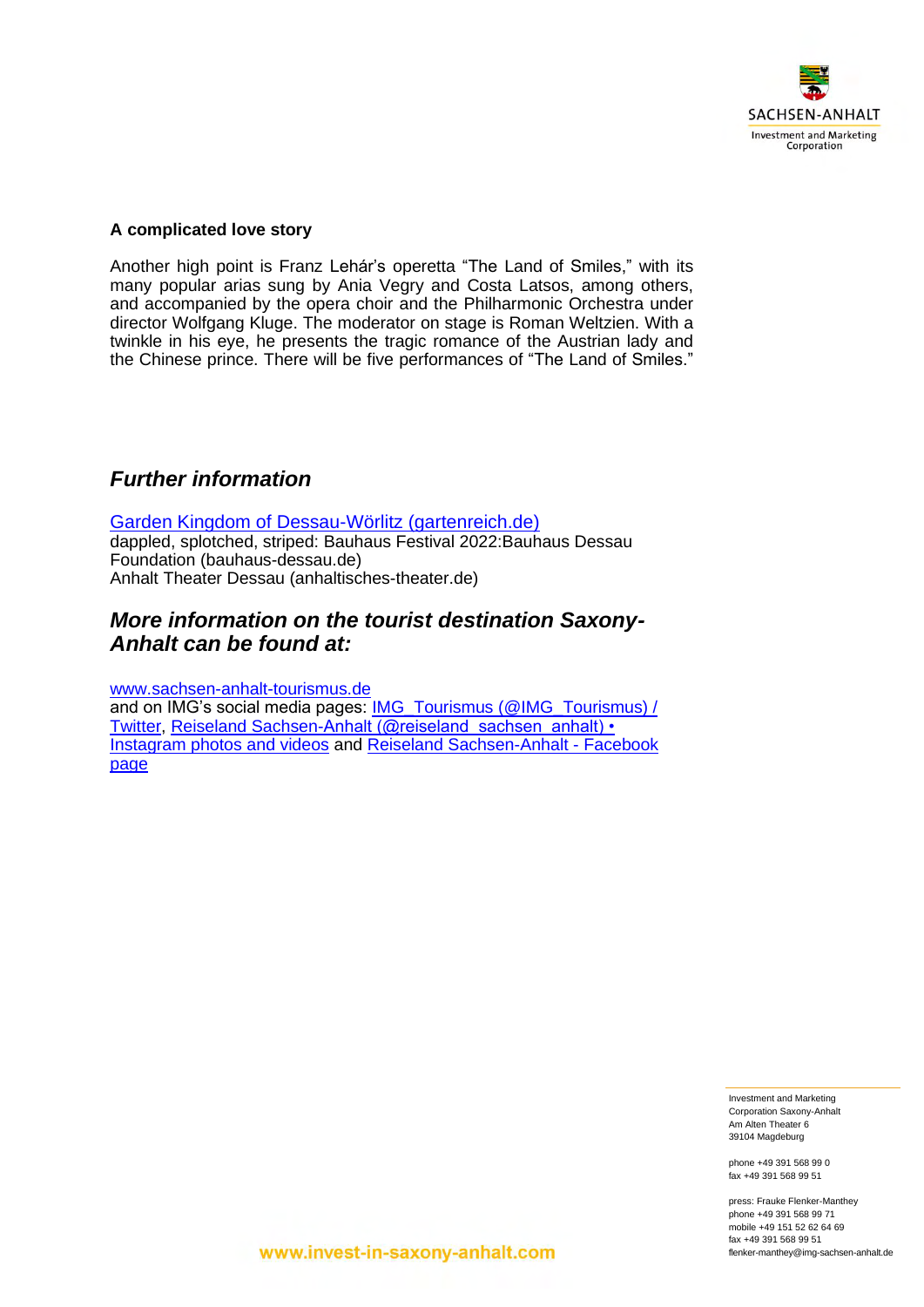



# **One of the greenest cities in Germany: Discovering the culture and the islands in Halle (Saale)**

**Cycling is a good way of keeping fit and allows you to discover the path that runs for 27 kilometers from south to north along the River Saale in Halle. Stage 7 of the Saale Cycle Path leads from Naumburg to Halle, which is one of the greenest cities in Germany. Within the city are four branches of the Saale and six islands with woods and nature reserves. Almost 16 percent of the city is made up of parks and green spaces. In addition to the Botanical Gardens, the Amtsgarten and Gimritzer Park, there is also Peißnitz Island, which is the perfect place to meet for open air sport, games and picnics.**

#### **Two castles on the Saale and the only mountain zoo in Germany**

The other attractions of Peißnitz Island include the third tallest fountain in Europe, the beach on the bank of the river, the river swimming area and the open air stage where movies are shown and concerts held in summer. Finally, Giebichenstein Castle and Moritzburg Castle, which is now home to an art museum, are the oldest and most recently built castles on the River Saale. Would you like to spend some time relaxing on the river? There is something to suit every taste, from large excursion boats to rafts, floating party islands, canoes, rowing boats and stand-up paddle boards and all of these can be booked locally. [www.halle-tourismus.de](http://www.halle-tourismus.de/)

Germany's only mountain zoo can be found around the Reilsberg, a hill in the city. With more than 1,200 animals from 250 species, the zoo forms part of the city's 7,000 hectares of green spaces.

#### **Finding art, culture and enjoyment on the City Route**

The new City Route takes visitors from the Saale Cycle Path straight into Halle's old town district, which dates back more than 1,200 years and is the birthplace of George Frideric Handel **–** a city full of charm, art and design. You simply need to follow the "Halle-Lujah" of the largest carillon of bells in Europe in the Red Tower and you will find the historic marketplace in Halle, a city which is home to 240,000 people.

Sights that you should definitely not miss include the birthplace of Handel, the Handel Museum, the Beatles Museum, the Art Museum Moritzburg Halle (Saale), the Francke Foundations and the State Museum of Prehistory with the Nebra Sky Disc, a UNESCO Memory of the World. Halle also has delicacies to offer such as Halloren salt and chocolate from Germany's oldest chocolate factory.

**A useful tip for a tour of Halle:** Luggage and bicycles can be stored securely in bike boxes very close to the marketplace, before you head off on a relaxed stroll around the city, with guided tours and visits to museums and cafés. The keys are available from the Halle Tourist Information Center.

Back on the Saale Cycle Path, you can cycle to Merseburg, Bad Dürrenberg, the Brachwitz Alps and the Saale-Unstrut wine region from Halle.

Investment and Marketing Corporation Saxony-Anhalt Am Alten Theater 6 39104 Magdeburg

phone +49 391 568 99 0 fax +49 391 568 99 51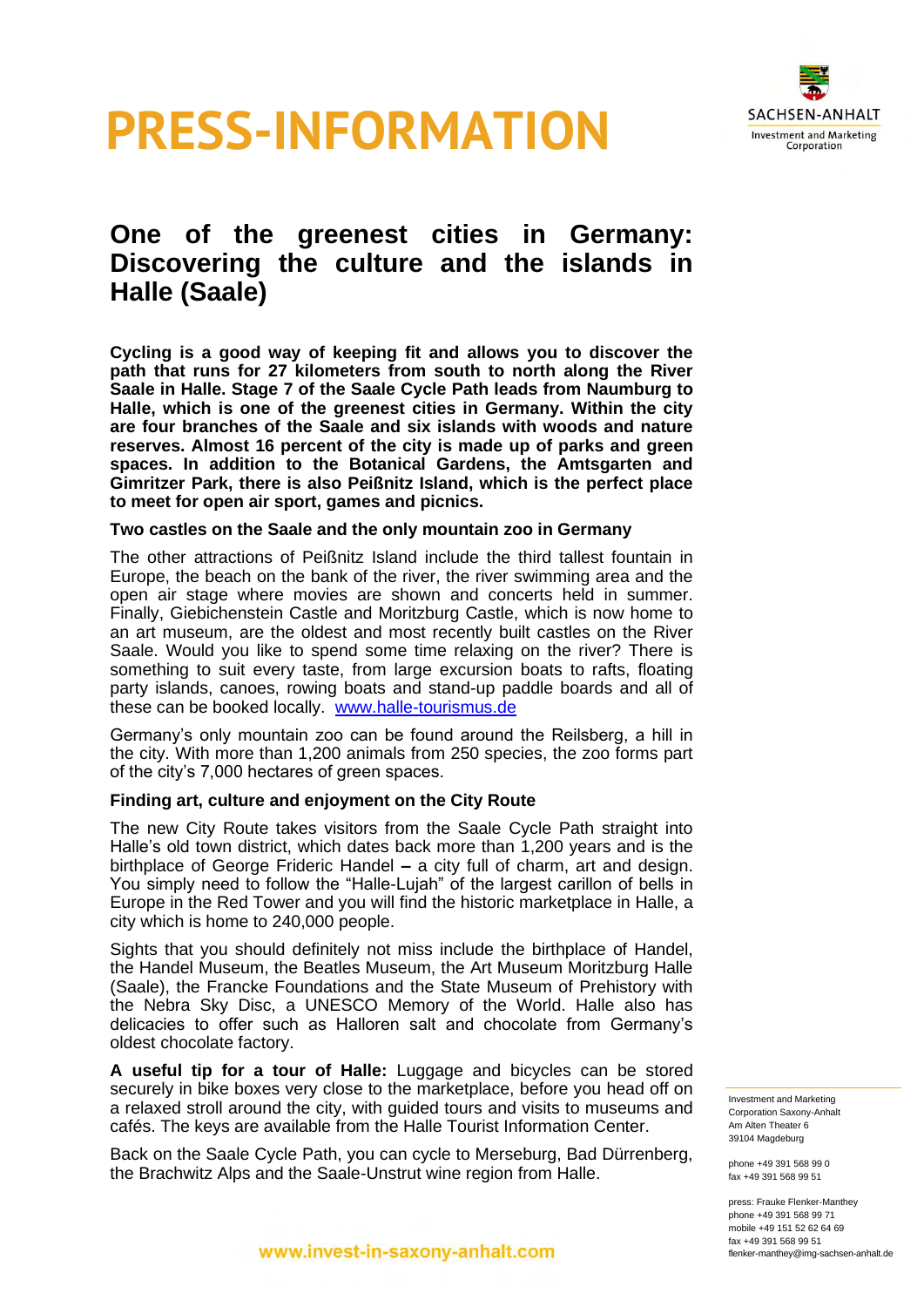

#### **For cycling fans: the Saale Cycle Path and the Elster Cycle Path leading to the Mansfelder Land region and Wettin**

Why not ride through Thuringia and Saxony-Anhalt from the south on the Saale Cycle Path? The path runs for a total of 427 kilometers from Zell on the north slope of the Große Waldstein mountain in Bavaria to Barby/Calbe in Saxony-Anhalt, passing impressive palaces, picturesque landscapes and interesting towns.

Halle, the birthplace of Handel, is an ideal starting point or destination for cycle tours on the Saale Cycle Path.

- Up river to Merseburg or Bad Dürrenberg (with a visit to Merseburg Cathedral or the salt works in Bad Dürrenberg).
- Down river to the Brachwitz Alps with an idyllic landscape of meadows on the north edge of Halle.
- For fitter cyclists, a visit to Rudelsberg and Saaleck Castles on the Saale south of Halle or to Bernburg in the north, a town that was formerly the residence of the Anhalt-Bernburg princes and is halfway to Magdeburg.
- Via the Elster Cycle Path to Leipzig which is 47 kilometers away.
- To the Mansfelder Land with an excursion to Geiseltal Lake and Süßer Lake.
- To Petersberg, which is 17 kilometers away and is also the highest point on this latitude until you reach the Urals.

# *Further information:*

### **Recommendations for cycle tours from Halle:**

[https://www.halle.de/de/Verwaltung/Stadtentwicklung/Verkehrallgemein/Plan](https://www.halle.de/de/Verwaltung/Stadtentwicklung/Verkehrallgemein/Planung/Radverkehr/Vorschlaege-fuer-Rad-06658/) [ung/Radverkehr/Vorschlaege-fuer-Rad-06658/](https://www.halle.de/de/Verwaltung/Stadtentwicklung/Verkehrallgemein/Planung/Radverkehr/Vorschlaege-fuer-Rad-06658/)

### **Information about Halle and souvenirs:**

Tourist Information Center with hallesaale\*-Shop • in the Marktschlösschen Marktplatz 13, 06108 Halle (Saale) Tel.: +49 3 45 122 99 84 Email: [touristinfo@stadtmarketing-halle.de](mailto:touristinfo@stadtmarketing-halle.de) Online shop: www.hallesaale.shop / Website: [www.halle-tourismus.de](http://www.halle-tourismus.de/) & [www.verliebtinhalle.de](http://www.verliebtinhalle.de/) [www.facebook.com/verliebtinhalle/](http://www.facebook.com/verliebtinhalle/) [www.instagram.com/verliebtinhalle/](http://www.instagram.com/verliebtinhalle/) [twitter.com/verliebtinhalle](https://twitter.com/verliebtinhalle)

> Investment and Marketing Corporation Saxony-Anhalt Am Alten Theater 6 39104 Magdeburg

phone +49 391 568 99 0 fax +49 391 568 99 51

press: Frauke Flenker-Manthey phone +49 391 568 99 71 mobile +49 151 52 62 64 69 fax +49 391 568 99 51 flenker-manthey@img-sachsen-anhalt.de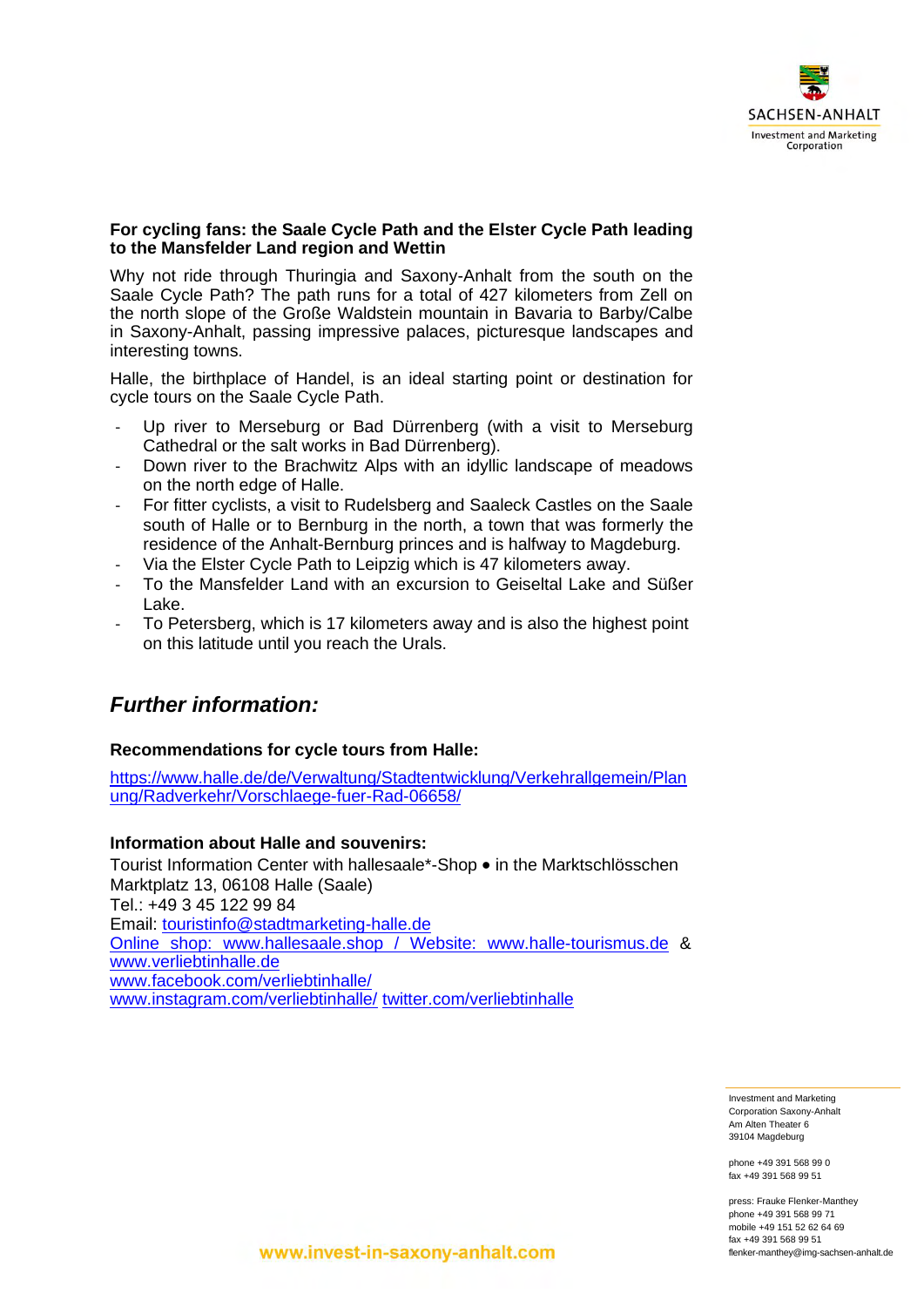



# **Action at the dam and festivities in Quedlinburg: A busy summer ahead**

**There is plenty to do in the Harz region in summer, including hiking, mountain biking and climbing: something to suit every taste. In addition, you can look forward to action-packed experiences at the new tower on the Rappbode dam and a series of exciting events to celebrate the 1,100th anniversary of Quedlinburg. These are just two of the reasons for spending a "truly active" summer outside in the Harz.** 

#### **The opening of the Solitair tower – a spectacular view and special experiences**

Following a planning phase lasting three years, construction of the Solitair viewing tower on the Rappbode dam began in 2021. Then in mid-May this year, the tower was finally opened. A total of 160 steps lead up to a viewing platform at a height of 30 meters which gives a panoramic view of the eastern Harz region and the Rappbode valley. The stairs are enclosed with architectural fabric to allow for a continuous view of the surroundings and the interior of the tower. A glass bow structure has been fitted to the tower to enable visitors to experience the stunning natural backdrop of the Rappbode valley without any restrictions. A panoramic elevator makes the tower fully accessible for people with disabilities. The Solitair tower can be used for a variety of purposes.

#### **An adrenalin buzz and a free fall**

A new wall running experience with a view of the Brocken Mountain will give adrenalin junkies a buzz, either individually or in pairs. However, hidden in the center of the tower is a world first – the Ultrashot. With this unique, specially developed catapult, one person or two can be propelled out of the tower at a speed of 15 meters per second. For a brief moment, they are above the heads of the visitors on the viewing platform and then they free fall back into the interior of the tower. Anyone who just wants to watch this spectacle open-mouthed can sit in the ground-floor café and enjoy a freshly brewed coffee, followed by a visit to the 5D cinema to find out more about the history of the Rappbode dam. The parking lot has been extended and a new building has been constructed to house the Typisch Harz Regioshop & Kulturhalle, a store selling a range of regional products. The interactive children's area and indoor play center add the finishing touches to the Rappbode dam adventure complex, making it the perfect day out for the whole family.

#### **Festival 2022: 1,100 years since the first documented reference to Quedlinburg**

In 2022, Quedlinburg has every reason to celebrate. On April 22, 922, the "villa quae dicitur Quitilingaburg" was referred to for the first time in a document belonging to King Henry I.

Investment and Marketing Corporation Saxony-Anhalt Am Alten Theater 6 39104 Magdeburg

phone +49 391 568 99 0 fax +49 391 568 99 51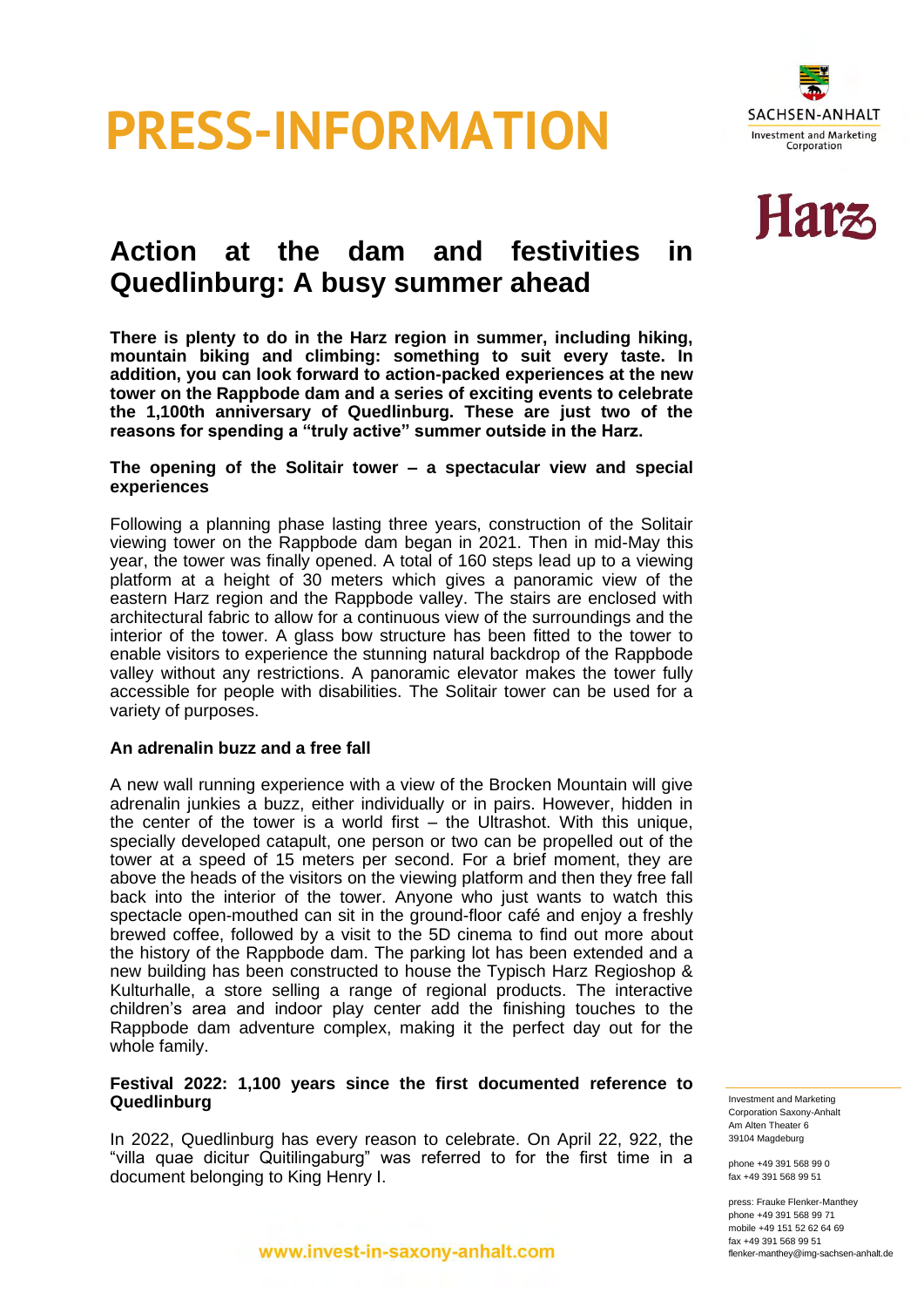

Now, 1,100 years later, the World Heritage site of Quedlinburg with its 2069 half-timbered houses is making the most of this very special anniversary to hold **festivities from April 22 to June 6, 2022**. Some exciting events have already taken place.

#### **The town festival is the high point**

The climax of the celebrations is the King's Days from June 3 to 6, a town festival in honor of King Henry I. The King's Days not only bring the 2022 festivities to a magnificent conclusion, but will also become a regular town festival over the years to come. The celebrations will cover large parts of the historic town center. The craft market that is held regularly at Whitsun will be located in Heiligegeiststraße. This will be accompanied by a job and business market and an area for associations, where companies and other organizations can showcase what they do.

At the Carl-Ritter-Bildungshaus, there will be a bouncy castle, face painting and a stage with a program of events for children. Another stage will be erected at Mathildenbrunnen and will host a variety of live music from rock and pop to Irish folk. The street food market, selling a range of international specialties, will run from the historic Neustadt area out across Steinweg toward Bockstraße.

The UNESCO World Heritage Day on the first weekend in June, which will form part of the town festival in the future, sets the date for the event. World Heritage coordinator Katrin Kaltschmidt is particularly pleased that "alongside a number of places in the Harz region, the Inspiring Six – the World Heritage sites in Saxony-Anhalt – will be taking part in the World Heritage and Harz village in the Kornmarkt." Doreen Walter, managing director of Quedlinburg-Tourismus-Marketing GmbH, explains that "as well as recruiting regional artists, musicians and associations for the program on stage, we have also been able to bring Radio SAW onboard as our media partner." On the Saturday of Whitsun weekend, Radio SAW will host the SAW summer party from the main stage in the marketplace.

## *Further information:*

<https://harzdrenalin.de/solitair/> festzeit.quedlinburg-info.de

## *Your contact:*

Harzer Tourismusverband e. V. Madeline Pagenkemper Tel. +49 5321 3404 20

Investment and Marketing Corporation Saxony-Anhalt Am Alten Theater 6 39104 Magdeburg

phone +49 391 568 99 0 fax +49 391 568 99 51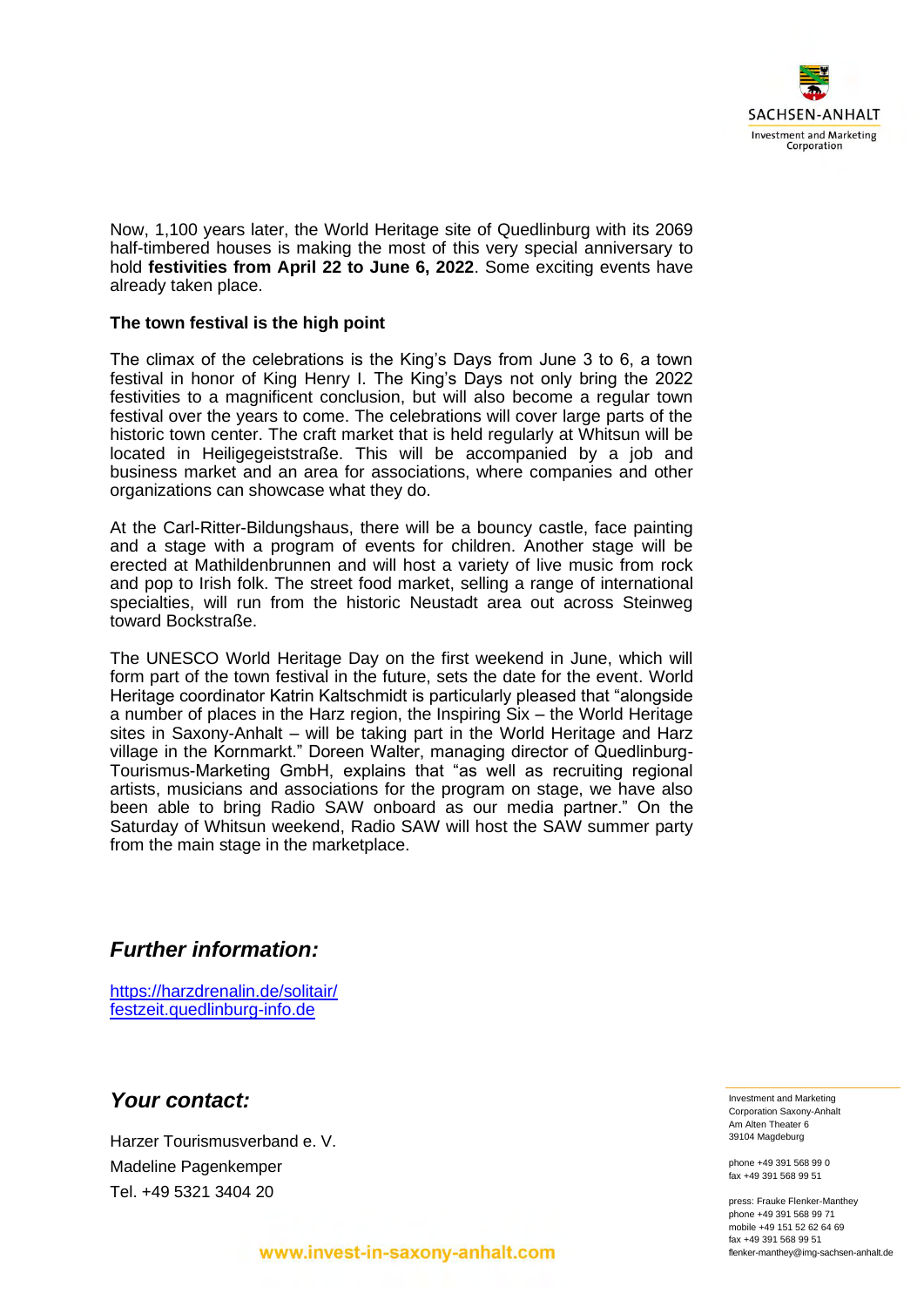

Email: m.pagenkemper@harzinfo.de

Investment and Marketing Corporation Saxony-Anhalt Am Alten Theater 6 39104 Magdeburg

phone +49 391 568 99 0 fax +49 391 568 99 51

press: Frauke Flenker-Manthey phone +49 391 568 99 71 mobile +49 151 52 62 64 69 fax +49 391 568 99 51 flenker-manthey@img-sachsen-anhalt.de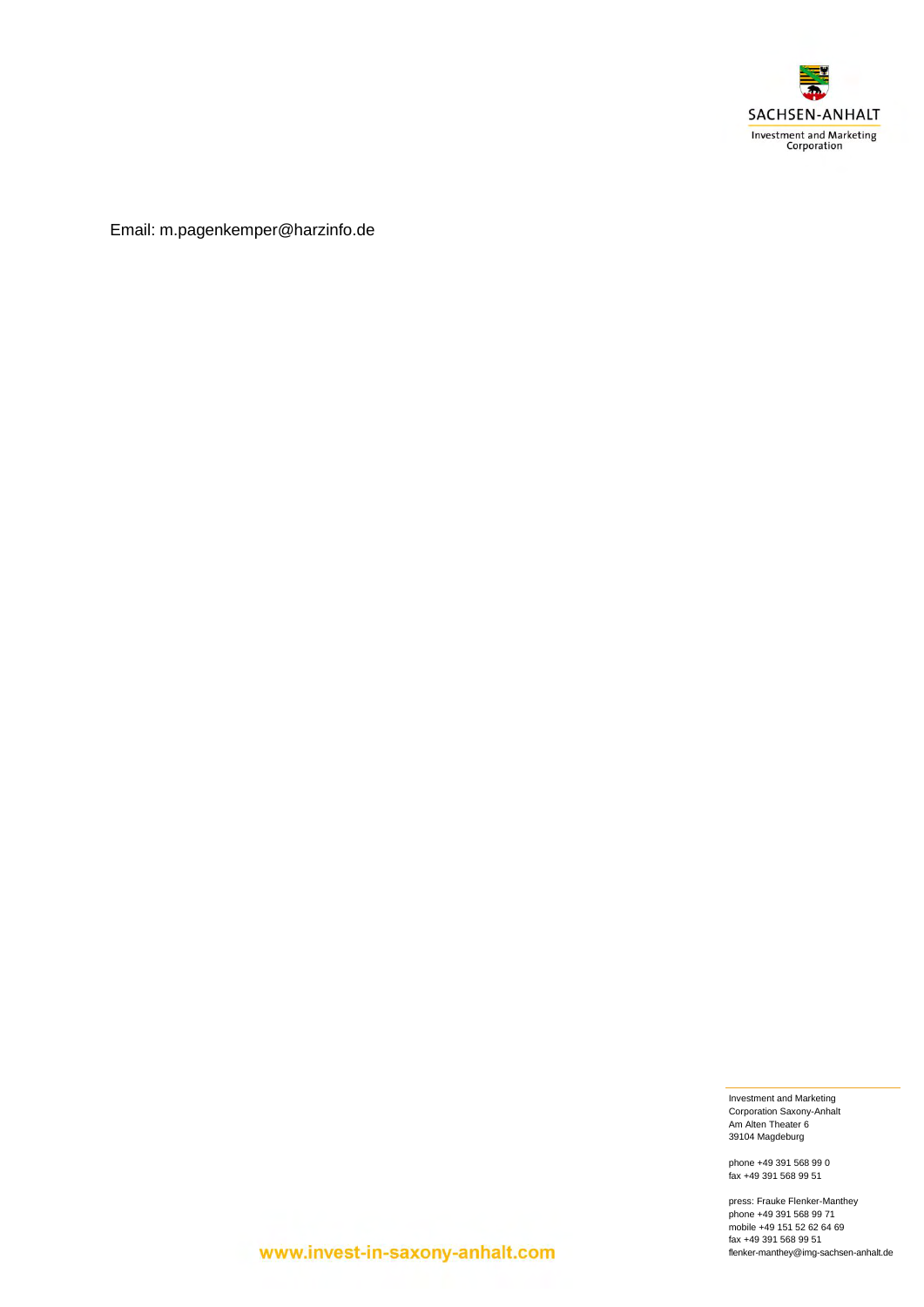

# **Saale-Unstrut. Music, wine and conviviality**

**The Saale-Unstrut region offers a unique combination of wine, historic buildings and beautiful gardens, which is particularly appealing at the start of the warmer season of the year. Imposing castles and palaces tower over the terraced vineyards. Everywhere plants are growing and blossoming and the winemakers are serving wine at their wineries and vineyards. And much-loved festivals can finally take place again in 2022, alongside musical events in the area's gardens and parks.**

Saale-Unstrut is a small and picturesque area at the heart of Germany. Connoisseurs know this as a region where quality wines are grown, while culture lovers enjoy the many magnificent castles, palaces and sacred buildings set in beautiful parks and gardens. Anyone who prefers a more active vacation can explore the network of cycle paths, footpaths and waterways.

#### **Music in parks and gardens – musical highlights in Saale-Unstrut**

Visitors to the castle park in Zeitz will find a new attraction linked to the anniversary this year of the death of the composer Heinrich Schütz. The **"Schütz in your ears" event**, which has already begun, creates a musical connection with the composer's era. It consists of stories told from the perspective of Christoph Tobias Schober, musical director at the court of the Dukes of Wettin at the time when Schütz was composing. The role is played by author and actor Martin Wimmer. The **special exhibition "Lemons for Zeitz"** at the neighboring Schloss Moritzburg museum continues until November 6, 2022, and celebrates Schütz's work in Zeitz.

In the town of Merseburg, music can be heard in the castle park during the months of July and August as part of the **musical evenings in the Merseburg castle moat**. All the events begin at sunset. With a variety of different types of music, including atmospheric Irish folk (July 23, 2022), a Red Hot Chili Peppers tribute band (July 30, 2022) and Swingin Hermlin (August 13, 2022), there is certain to be a special ambiance.

The program at the **castle park in Ostrau** is rather more classically inclined. Lovers of choral music should note the date of the choral festival of the Saale district in their diaries (July 10, 2022). The summer festival (August 13, 2022) is another good opportunity to visit the first English landscape garden created on German soil.

The town of Weißenfels is celebrating a musical, philosophical and emotional dual anniversary 350 years after the death of the composer **Heinrich Schütz** and 250 years after the birth of the poet **Novalis**. The Heinrich Schütz House in Weißenfels is one of many sites where events are being held in this special year. From January to December 2022, numerous concerts of early and middle baroque music are taking place. In addition, exhibitions at the Brand-Sanierung art gallery and the museum at Neu-Augustusburg Castle are dedicated to Novalis as a poet and geologist.



phone +49 391 568 99 0 fax +49 391 568 99 51

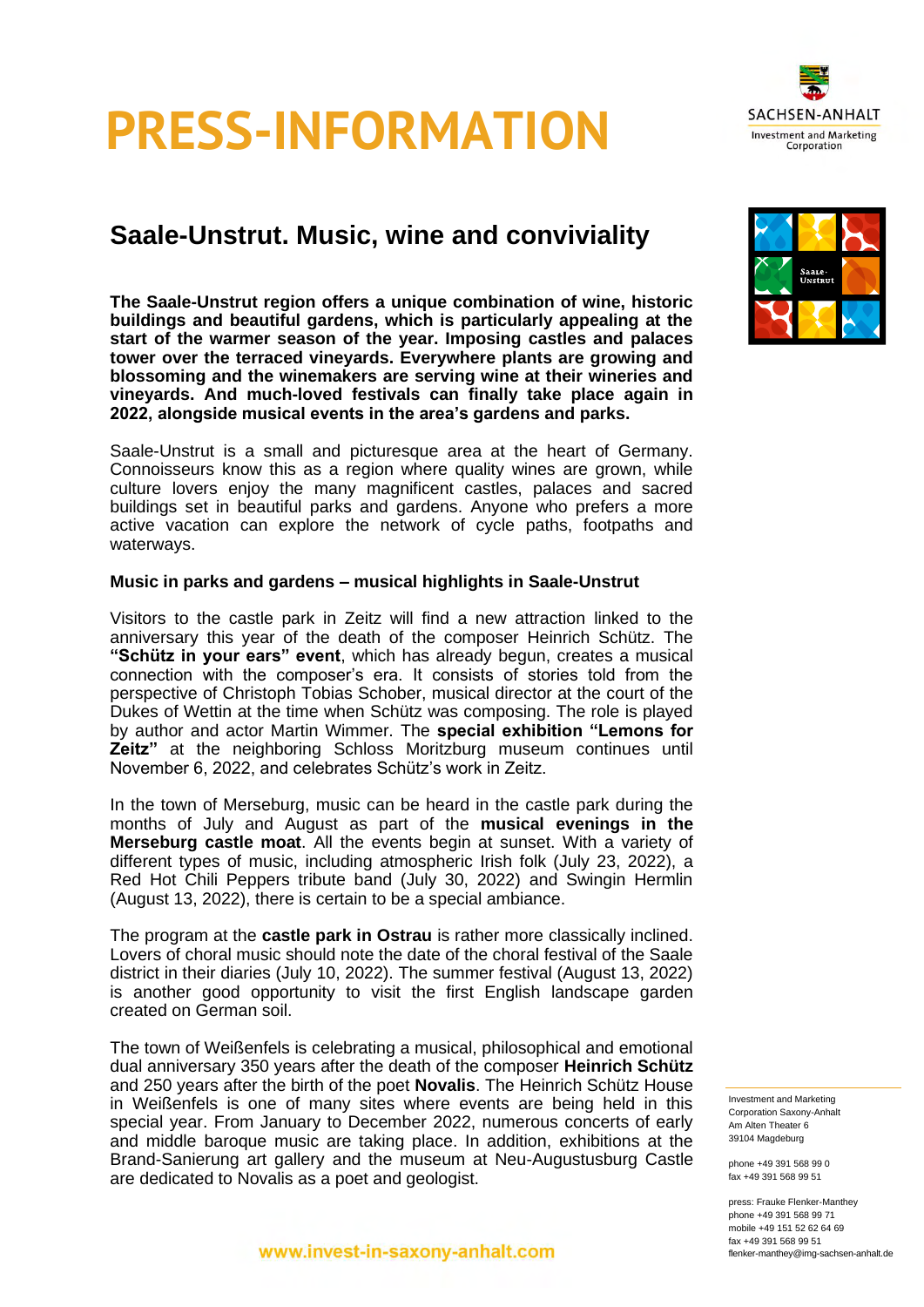

#### **Where wine is an experience**

Saale-Unstrut is the most northerly area in Germany where quality wines are grown. There are more grape varieties here than weeks in the year. Three wine routes and a variety of cycle paths and footpaths are set against the backdrop of idyllic river valleys, terraced vineyards and imposing buildings. Grapes are pressed and the tradition of producing sparkling wine, known as Sekt, is maintained from Höhnstedt and Freyburg to Zeitz and Bad Sulza.

Water lovers will enjoy spending time on interesting stretches of the Rivers Saale and Unstrut. Two of the most beautiful areas are between Jena and Weißenfels on the Saale and between Memleben and Naumburg on the Unstrut. The terraced vineyards here look magnificent in the sunshine. The flagship estate is the Herzogliche vineyard in Freyburg, which has Neuenburg Castle towering over it and adding an impressive touch.

In spring, the vineyards and wineries begin serving wine. The **Herzogliche vineyard** in Freyburg is one of the most beautiful destinations on the Unstrut Cycle Path. It was created in an era when the culture in the region blossomed under the rule of the Dukes of Wettin. Guided tours of the vineyard, which are open to everyone, are now taking place regularly. Between Easter and October, the **state vineyard of Kloster Pforta** is offering wine tastings for everyone. But this is not just an opportunity to try the various wines. It also includes a guided tour of the vineyard, where the impressive "Saale-Unstrut-Wein" sign made of white-painted wooden letters can be seen between the rows of vines, and a visit to the wine cellar both of which combine to make a good introduction to wine growing in Saale-Unstrut.

The high point of the spring is the **Saale wine route at Whitsun weekend**. After a two-year break, the winemakers between Bad Kösen and Roßbach are once again inviting visitors to take a stroll, taste their wines and enjoy the accompanying music and convivial atmosphere. Every vineyard along the route has its own program of events, which means that there is something to suit every taste.

## *Further information:*

[http://schütz22.de](http://schütz22.de/) [www.schütz-musikfest.de](http://www.schütz-musikfest.de/) [www.saale-weinmeile.de](http://www.saale-weinmeile.de/)

## *Contact:*

Saale-Unstrut-Tourismus e.V. Topfmarkt 6 06618 Naumburg Tel.: +49 3445233790 [www.saale-unstrut-tourismus.de](https://www.saale-unstrut-tourismus.de/en/)

**High resolution press images of Saale-Unstrut:**

Investment and Marketing Corporation Saxony-Anhalt Am Alten Theater 6 39104 Magdeburg

phone +49 391 568 99 0 fax +49 391 568 99 51

press: Frauke Flenker-Manthey phone +49 391 568 99 71 mobile +49 151 52 62 64 69 fax +49 391 568 99 51 flenker-manthey@img-sachsen-anhalt.de